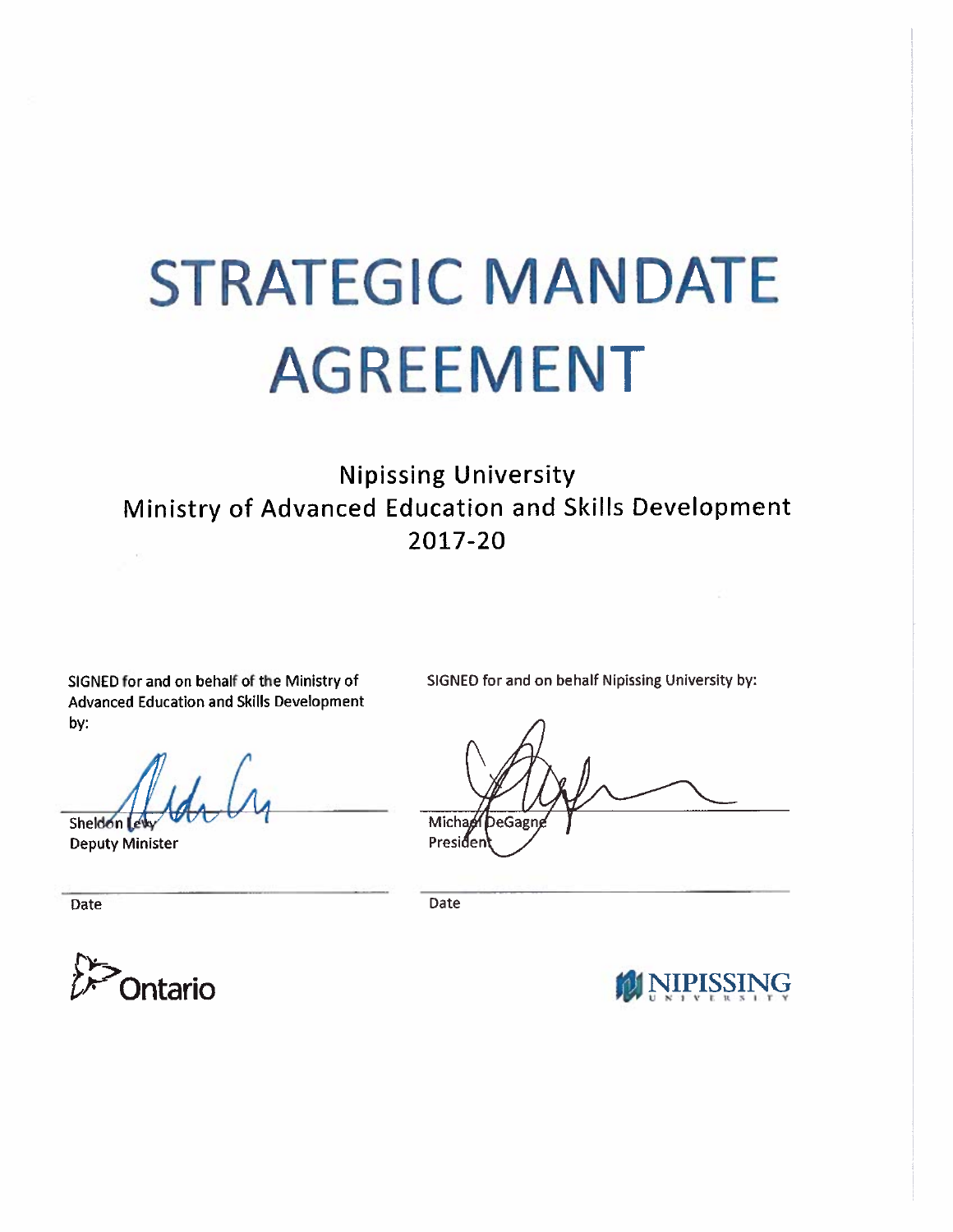### Table of Contents

#### **Section 1: Introduction**

Preamble Institutional Vision, Mission, Mandate Aspirations

#### **Section 2: Shared Objectives and Priorities for Differentiation**

- 1.0 Student Experience
- 2.0 Innovation in Teaching and Learning Excellence
- 3.0 Access and Equity
- 4.0 Applied Research and Excellence Impact
- 5.0 Innovation, Economic Development and Community Engagement

#### **Section 3: Strategy, Sustainability and Partnerships**

- 6.0 Enrolment Strategy & Program Direction
	- International Strategy
	- Strategic Areas of Program Strength and Expansion
	- Financial Sustainability

7.0 Institutional Collaborations and Partnerships

#### **Section 4: Ministry Commitments**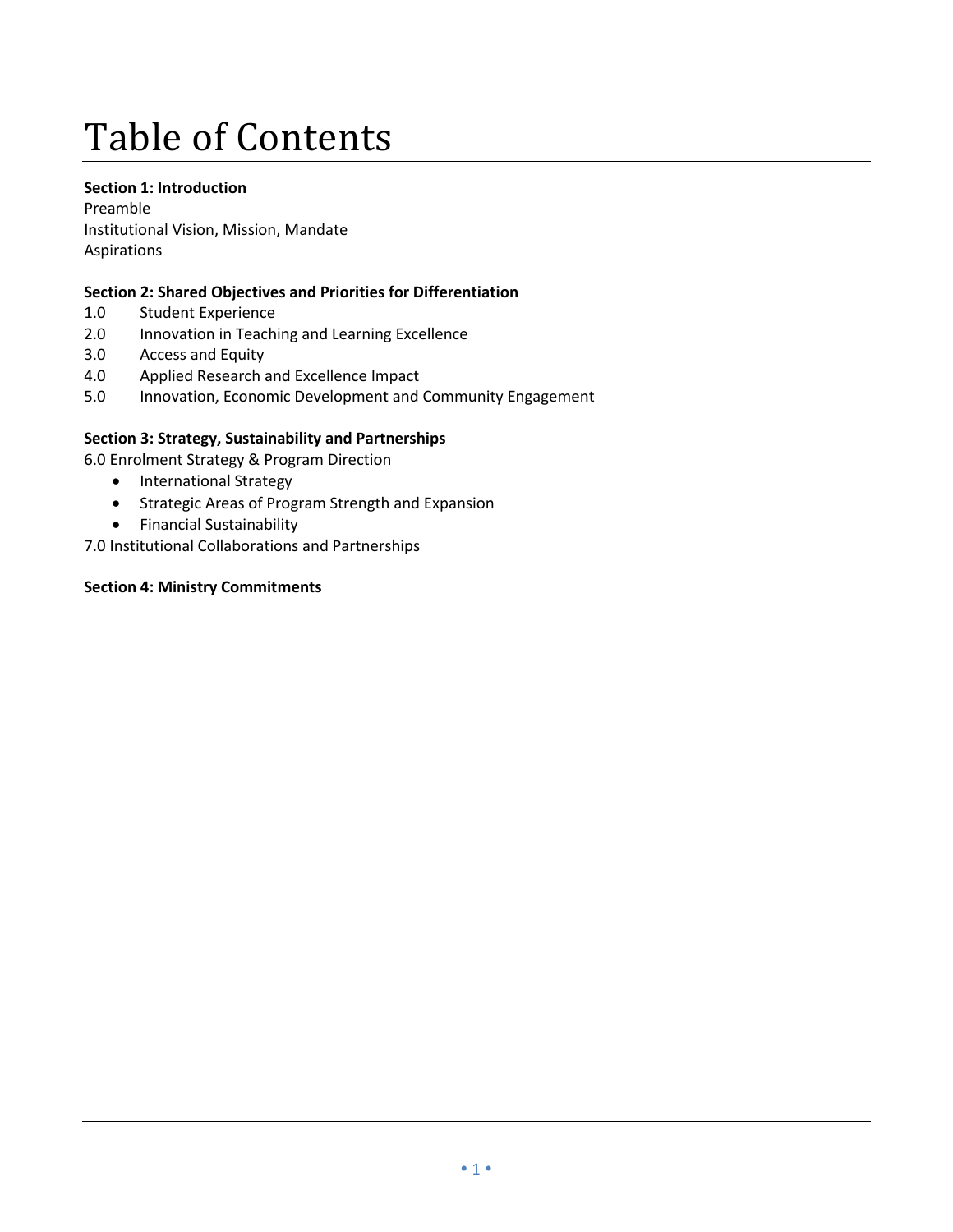# Preamble

This Strategic Mandate Agreement between the Ministry of Advanced Education and Skills Development and Nipissing University outlines the role the University currently performs in Ontario's postsecondary education system and how it will build on its current strengths to achieve its vision and help drive system-wide objectives and government priorities.

The Strategic Mandate Agreement (SMA):

- Identifies and explains the shared objectives and priorities between the Ontario government and the University;
- Outlines current and future areas of program strength;
- Supports the current vision, mission, and mandate of the University and established areas of strength within the context of the University's governing legislation;
- Describes the agreed-upon elements of the new university funding model, including:
	- o a University's enrolment plans as well as their projections of their enrolments relative to their corridor midpoint and any desired changes to their corridor during the period of this SMA; and
	- o differentiation areas of focus including metrics and targets.
- Provides information on the financial sustainability of the institution; and
- Informs Ministry decision-making and enables the Ministry to align its policies and processes to further support the University's areas of strength.

The term of the SMA is from April 1, 2017 to March 31, 2020.

The agreement may be amended in the event of substantive policy or program changes that would significantly affect joint commitments made in the SMA (e.g. Major Capacity Expansion, Highly Skilled Workforce, etc.). Any such amendment would be mutually agreed to in writing, dated, and signed by both signatories.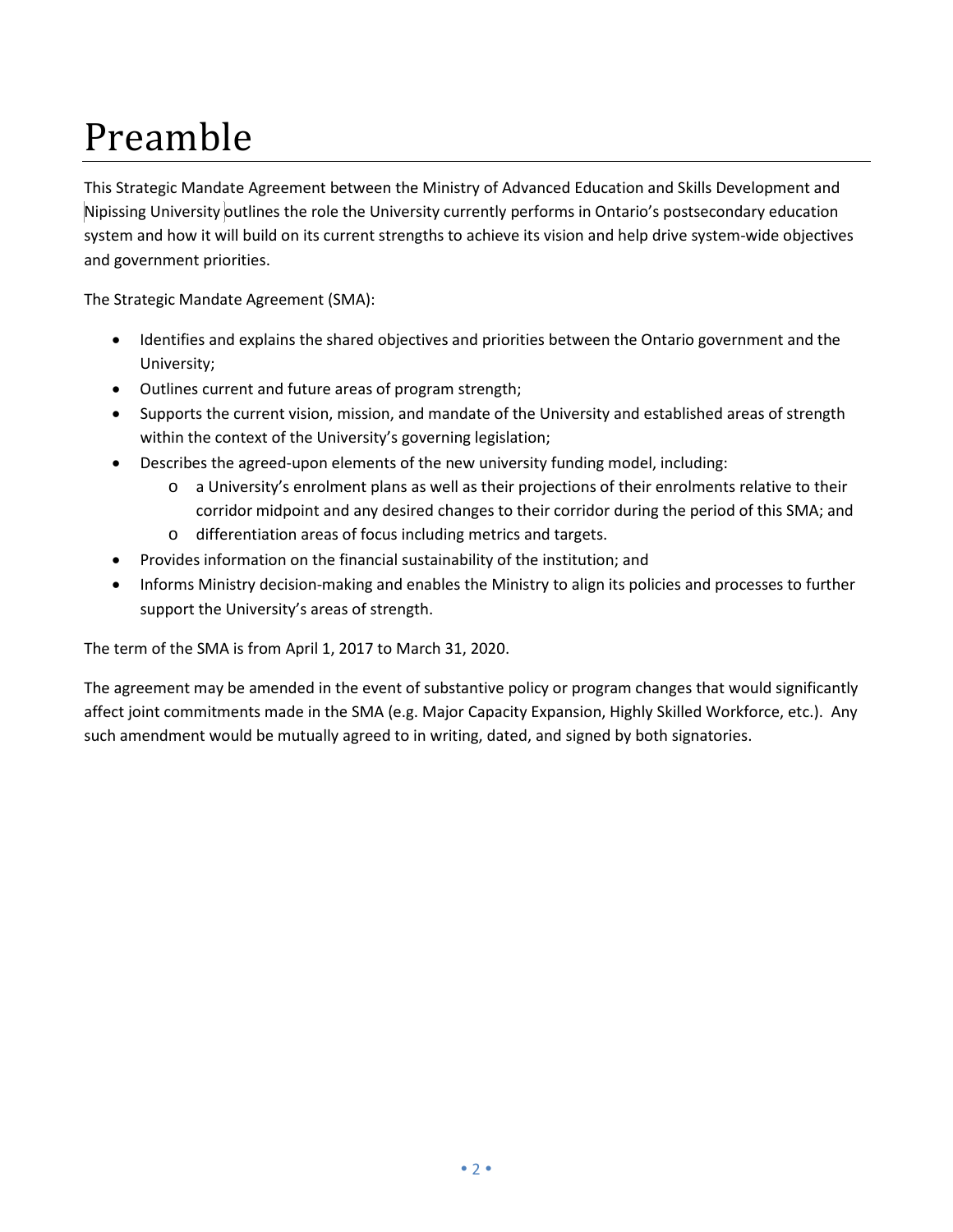# Ontario's Vision for Postsecondary Education

Ontario's colleges and universities will drive creativity, innovation, knowledge, skills development and community engagement through teaching and learning, research, and service.

Ontario's colleges and universities will put students first by providing the best possible learning experience for all qualified learners in an affordable and financially sustainable way, ensuring high quality and globally competitive outcomes for students and Ontario's economy.

# Nipissing University Vision, Mission and Mandate

#### **Vision**

Nipissing University will provide an exceptional and personalized student experience within a collegial and diverse learning community.

We will focus on excellence, innovation and creativity in scholarship and teaching. Graduates will embrace lifelong learning and will make a difference locally, nationally and internationally.

#### **Mission**

Nipissing University will exemplify the highest standards in scholarship, teaching and research.

In addition, Nipissing University will encourage students, faculty and staff to realize their full intellectual and personal potential to the benefit of our local, national and international communities.

Nipissing University will recognize our particular role in supporting northern communities and Aboriginal, firstgeneration and international learners.

#### **Values**

Nipissing University students, faculty and staff exemplify a values-based culture in their pursuit of excellence. As reflected in our coat of arms, we believe that Integritas, defined as principled, honest and sincere, is a motto upon which all else is built. We are committed to collegiality, respect and transparency in working together and with our community partners.

We embrace academic freedom.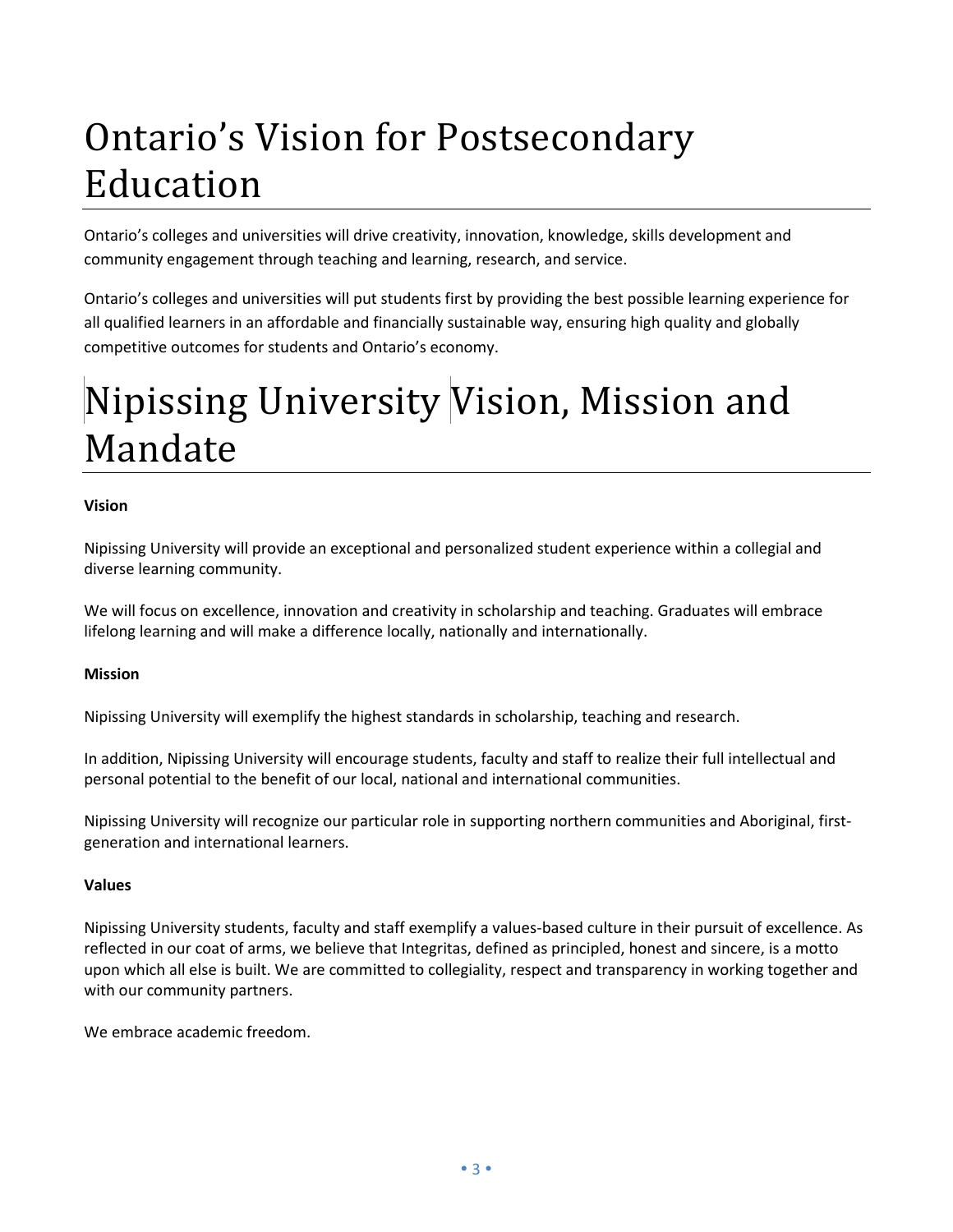### Aspirations

*The Ministry recognizes the importance of supporting institutions to evolve and acknowledges the strategic aspirations of its postsecondary education institutions. The SMA is not intended to capture all decisions and issues in the postsecondary education system, as many will be addressed through the Ministry's policies and standard processes. The Ministry will not be approving any requests for capital funding or new program approvals, for example, through the SMA process.*

#### **Institutional Aspirations**

Nipissing University's SMA reflects the words found in its Act, which states, "the University's special mission is to be a teaching-oriented institution that offers programs in education and in liberal arts and science and programs that specifically address the needs of northern Ontario". The university has evolved over the years to embrace a stronger research culture but remains committed to its founding principles.

Nipissing University has a select number of graduate programs in areas of strength and excellence in research. It will continue to strengthen existing graduate programs and develop a limited number of new Masters programs in areas of emerging research strength.

Nipissing University will continue to be flexible, creative and innovative, delivering education to many geographically dispersed learners, including those from Aboriginal communities. Nipissing University is committed to student mobility and offers flexible and comprehensive credit recognition for university students wishing to transfer from other universities. In addition, Nipissing has negotiated numerous transfer agreements with colleges in fields including nursing, business, environmental technology, criminal justice, child and family studies, fine arts and information technology. Nipissing University consistently receives high rankings among Canadian universities for student satisfaction and provides experiential learning opportunities.

Nipissing University will continue to have as one of its key objectives the issue of access to postsecondary education. This is reflected in its relationship to Indigenous communities and its successful transitional program for Indigenous students. Nipissing University's commitment to Indigenous communities is evidenced by specialized summer programs in Aboriginal Education, which have been offered by the Schulich School of Education for over 30 years, and has also led to the creation of a Chair in Indigenous Education.

Consistent with its focus on access and community and regional development, program offerings at Nipissing University have revolved around what could be described as public-sector employment skills and programs. Most of the students enrolled at Nipissing University are enrolled in programs leading to public-sector employment. The two largest programs are Education and Nursing.

Nipissing University has consistently attracted students interested in an education that will help them serve the people of Ontario and beyond. From our historic beginnings as the North Bay Normal School to a widely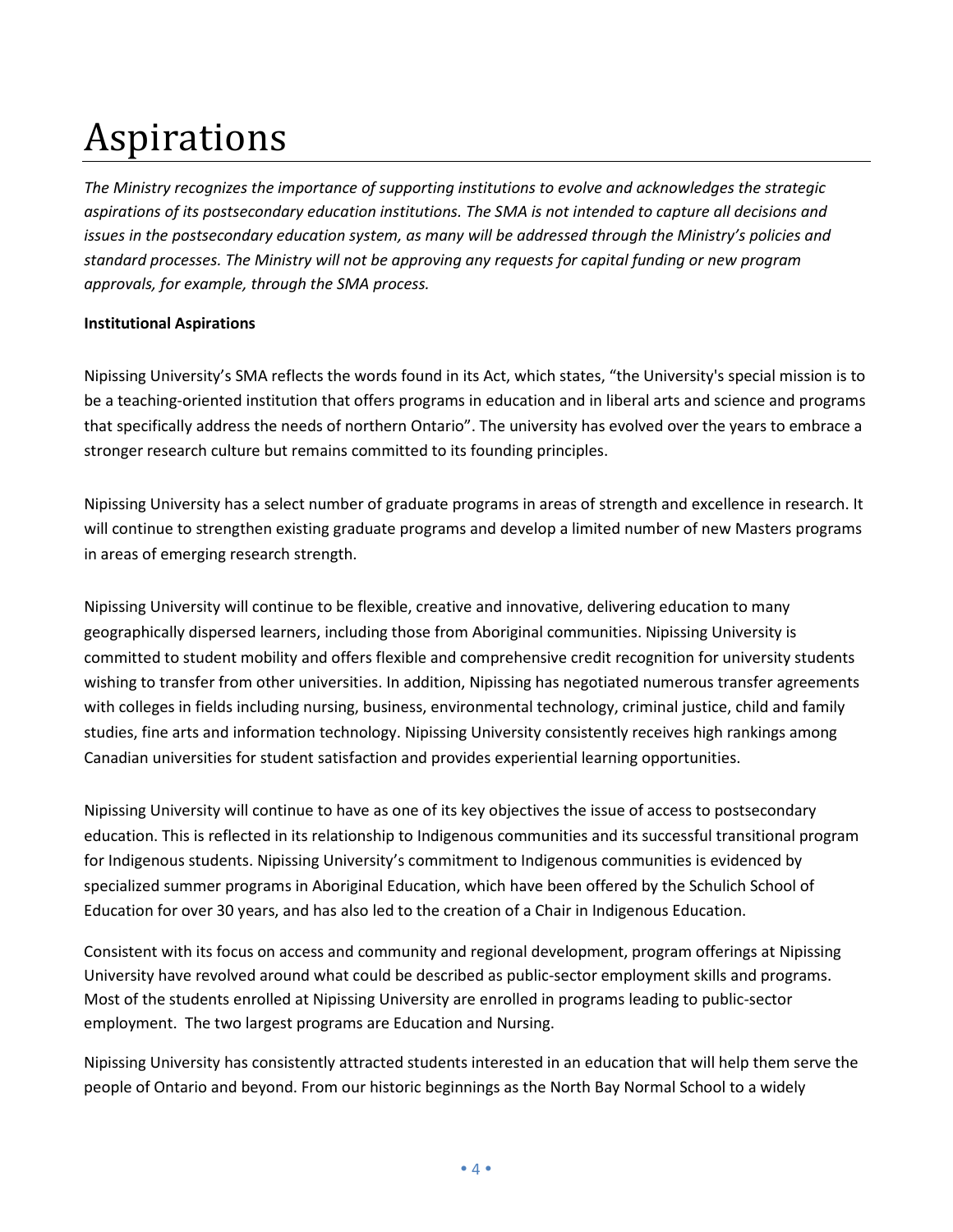respected program preparing teachers, to being the most nursing-intensive university in the province, Nipissing University has provided education for students with an eye towards good citizenship and social contribution. Programs in social work, criminal justice, and the environment make a significant contribution to the theme. Moreover, a large number of students in our strong Arts and Science disciplines are planning to pursue their studies in the Consecutive Bachelor of Education (BEd) program.

The second element of Nipissing's mission reflects responsiveness to the specific needs of northern Ontario. In 2007, the OECD published a report entitled *Higher Education and Regions: Globally Competitive, Locally Engaged* that examines the role many modern universities are playing in regional development. Nipissing University is clearly among the group of universities that has embraced the concept of community engagement. This area of commitment enhances the more traditional role of teaching and scholarship and adds a third important component, often referred to as the "third mission" of universities. This concept of community and regional engagement and development as a role for universities informed the creation and development of Ontario's northern universities.

Nipissing achieves its objectives by partnering and collaborating with many educational and non-educational organizations, including Indigenous communities, healthcare providers, community colleges, universities and industry associations throughout the province.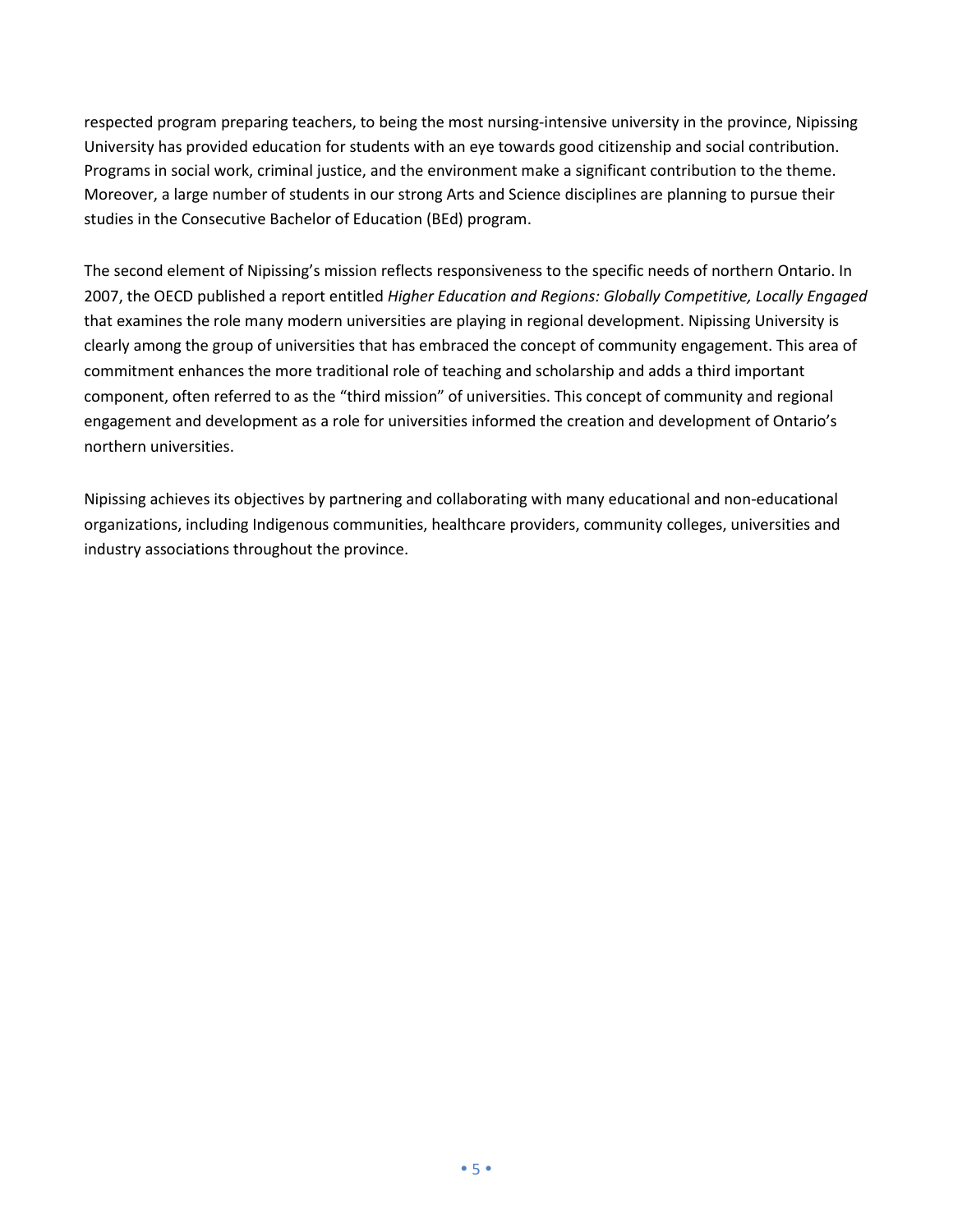### Shared Objectives and Priorities for Differentiation

## 1.0 Student Experience

*This section captures institutional strengths in improving student experience, outcomes and success. This section recognizes institutions for measuring the broader learning environment, such as continuity of learning pathways; retention; student satisfaction; co-curricular activities and records; career preparedness; and student services and supports*.

### **Institutional Approach to Improving Student Experience**

Nipissing University is a young and dynamic institution making a positive impact in the lives of its students, graduates, faculty, staff and communities. Through innovation and a continued commitment to students, it has grown significantly from its century-old roots in teacher education to become a destination of choice for students seeking to reach their full personal, academic and professional potential. Primarily an undergraduate institution, Nipissing is renowned for providing a personalized education within a supportive community and with a dedicated faculty who engage in important research that has an impact – locally and globally. Small classes provide students the ideal setting for meaningful interaction with faculty and collaboration with peers. Nipissing University is committed to responding to the postmillennial generation's different learning styles by offering an interdisciplinary and multidisciplinary curriculum that focuses on non-linear approaches to learning that include applied, experiential learning.

Nipissing University scores well in terms of key performance indicators. The results of the 2016 Ontario University Graduate Survey (OUGS) indicate that employment rates, both six months (89.84 per cent) and two years after graduation (94.68 per cent), are consistently above the Ontario averages (88 percent and 93.95 per cent respectively). Student surveys confirm that Nipissing's undergraduate experience is excellent. The results of the 2015 Canadian University Survey Consortium showed that student satisfaction at Nipissing was significantly higher than the Ontario average. As an example of that, 92.4 per cent of Nipissing students said they were "satisfied or very satisfied" with the overall quality of education, compared to 84.7 per cent for all Ontario universities participating in the survey. On the question of whether or not they "received good value for their money", 77.7 per cent of Nipissing students answered "yes" compared to 60.7 per cent for all Ontario universities.

Notwithstanding its already excellent student experience, as measured by NSSE and other student surveys, Nipissing University will continue its efforts to improve the overall student experience and engagement. Part of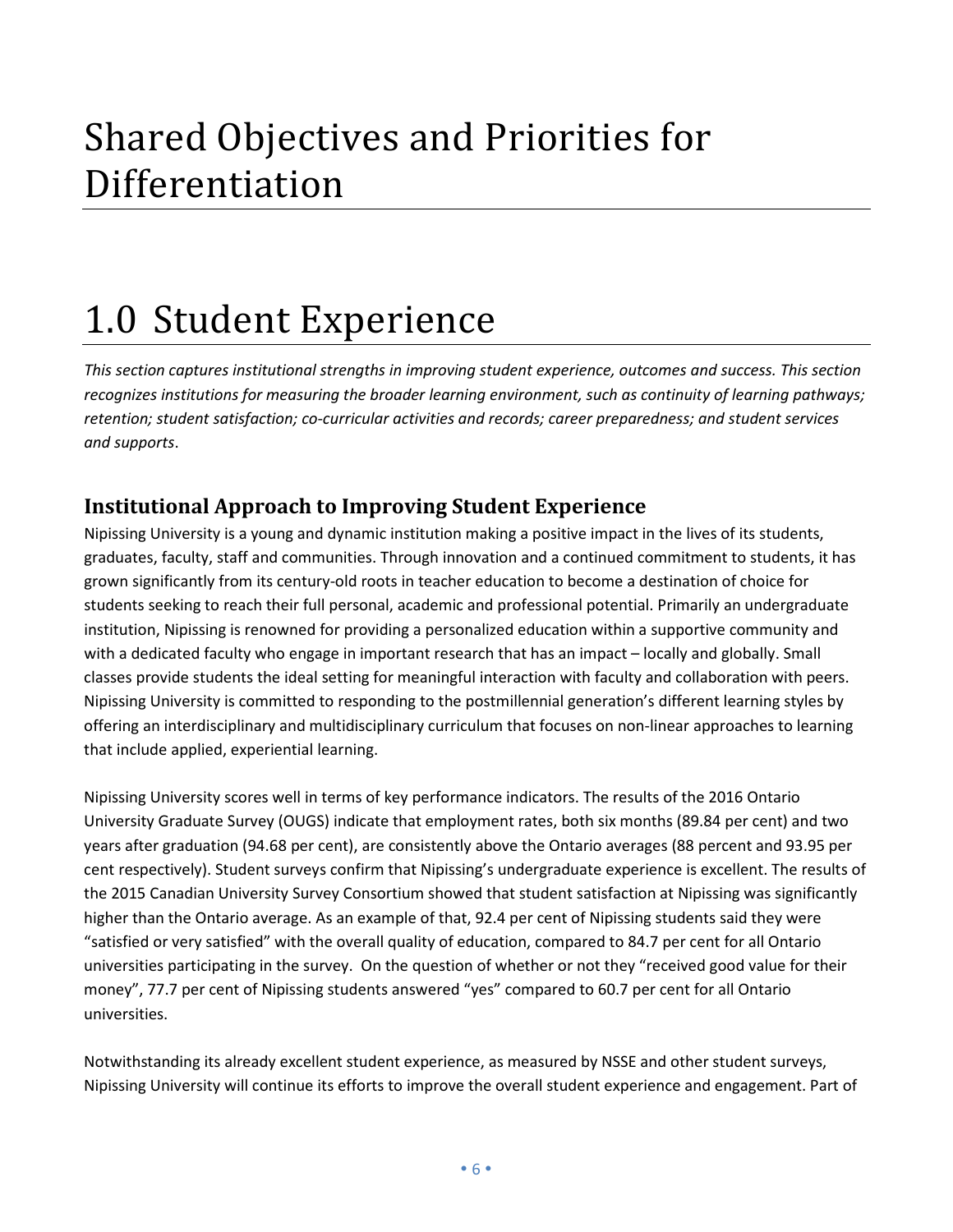that improvement will include the development and implementation of a space plan that will assist the university respond to the identified need to create more cohesive departmental groupings and additional student space. The university will work collaboratively with the Nipissing University Student Union (NUSU) to provide students with an enriching, holistic experience. Nipissing University has partnered with NUSU to develop plans for a state-of-the-art student center to be funded by the students.

Nipissing University has enhanced its student services and supports significantly over the past few years, including the development of an early warning system to ensure that students at risk receive appropriate assistance early — before a potential issue escalates – which will be implemented in the fall of 2017. These new initiatives are designed to help with the University's overall retention strategy. Nipissing will be enhancing these systems over the next three years in order to provide additional assistance to students in distress.

Nipissing University undergraduate students are exposed to a wide variety of High-Impact Practices during their program of studies. Students have significant opportunities to participate in classroom discussions, to make presentations and have access to seminar courses. Undergraduate research is integrated into curriculum delivery, and the University has been organizing an Undergraduate Research Conference (URG) for the past ten years. In recent years, the URG has attracted student participants from other universities across Ontario.

Nipissing University students have access to many experiential learning opportunities, including work-integrated opportunities. Arts and Science programs, as well as professional programs such as Education, Nursing, and Social Work, all have significant work placements as part of the curriculum. The Faculty of Arts and Science has created practicum courses at the second, third and fourth year levels to allow students to participate in experiential activities and to provide students with exposure to their professions before they graduate.

#### **Examples of Institutional Initiatives**

- 1) Biidaaban Community Service Learning (BCSL) plays an important role in providing experiential learning that meets community needs as well as professional opportunities with the Near North community.
- 2) Professional Day Workshops— The Faculties of Arts and Science, Education and Applied and Professional Studies, in collaboration with the student union, participate in annual professionalization workshops and panels that provide career guidance for students interested in pursuing careers outside academia.
- 3) International Learning Experiences Our international learning experiences focus on rural communities and on culturally diverse locations. The University's international placements and partnership with Free the Children encourage students to practise and synthesize their learning in diverse environments in Australia, Cameroon, China, Ecuador, Egypt, England, Germany, Italy, Jamaica, Kenya, Mexico and the US.
- 4) NU SUCCESS This is a three pronged retention strategy focusing on providing proactive support to students at the University. This includes the use of interactive voice response campaigns directed to students, the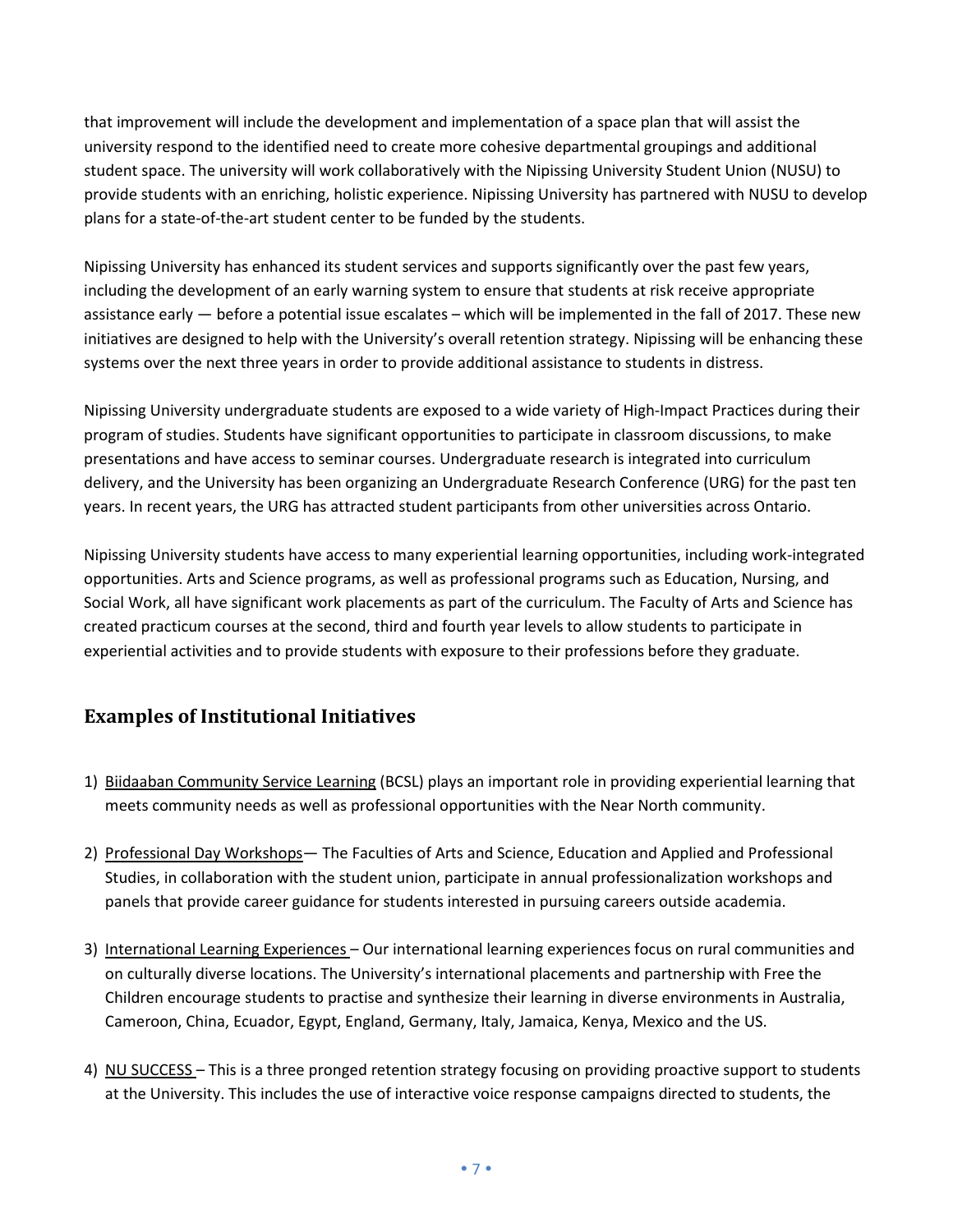initial launch and planned further enhancement of an online portal for faculty and staff to submit student concerns for follow up, and the launch of the "I (HEART) NU" program which provides opportunities for students to build their affinity with the University.

#### **Metrics and Targets**

| <b>System-Wide Metrics</b>                                            | 2019-20 Target       |
|-----------------------------------------------------------------------|----------------------|
| Proportion of fourth year students with two or more High-Impact       | Target Range: 52-58% |
| Practices (HIPs) (from the National Survey of Student Engagement)     |                      |
| Year 1 to Year 2 retention (from the Consortium for Student Retention | Target Range 80-86%  |
| Data Exchange)                                                        |                      |
| Proportion of operating expenditures on student services, net of      | 8.2%                 |
| student assistance (as reported in the Council of University Finance  |                      |
| Officers data)                                                        |                      |

| <b>Institutional Metrics</b>                                                                                                                                                                                 | 2019-20 Target |
|--------------------------------------------------------------------------------------------------------------------------------------------------------------------------------------------------------------|----------------|
| Percentage of NSSE Senior respondents with a response of "Excellent"<br>or "Good" for question 18: How would you evaluate your entire<br>educational experience at this institution?                         | 86%            |
| Percentage of NSSE senior respondents with a response of "Definitely<br>yes" or "Probably yes" on question 19: If you could start over again,<br>would you go to the same institution you are now attending? | 82%            |
| Percentage of CUSC Graduate Survey respondents with a response of<br>"Very Satisfied" or "Satisfied" for question 4: How satisfied are you<br>with your decision to attend the university"?                  | 92%            |

# 2.0 Innovation in Teaching and Learning Excellence

*This section focuses on innovative efforts including pedagogical approaches, program delivery and student services that contribute to a highly skilled workforce and ensure positive student outcomes.*

*This section captures institutional strengths in delivering high-quality learning experiences, such as experiential, entrepreneurial, personalized and digital learning, to prepare students for rewarding careers. It includes recognition of student competencies that improve employability.* 

*It begins to identify indicators of quality that are currently available and within an institution's control.*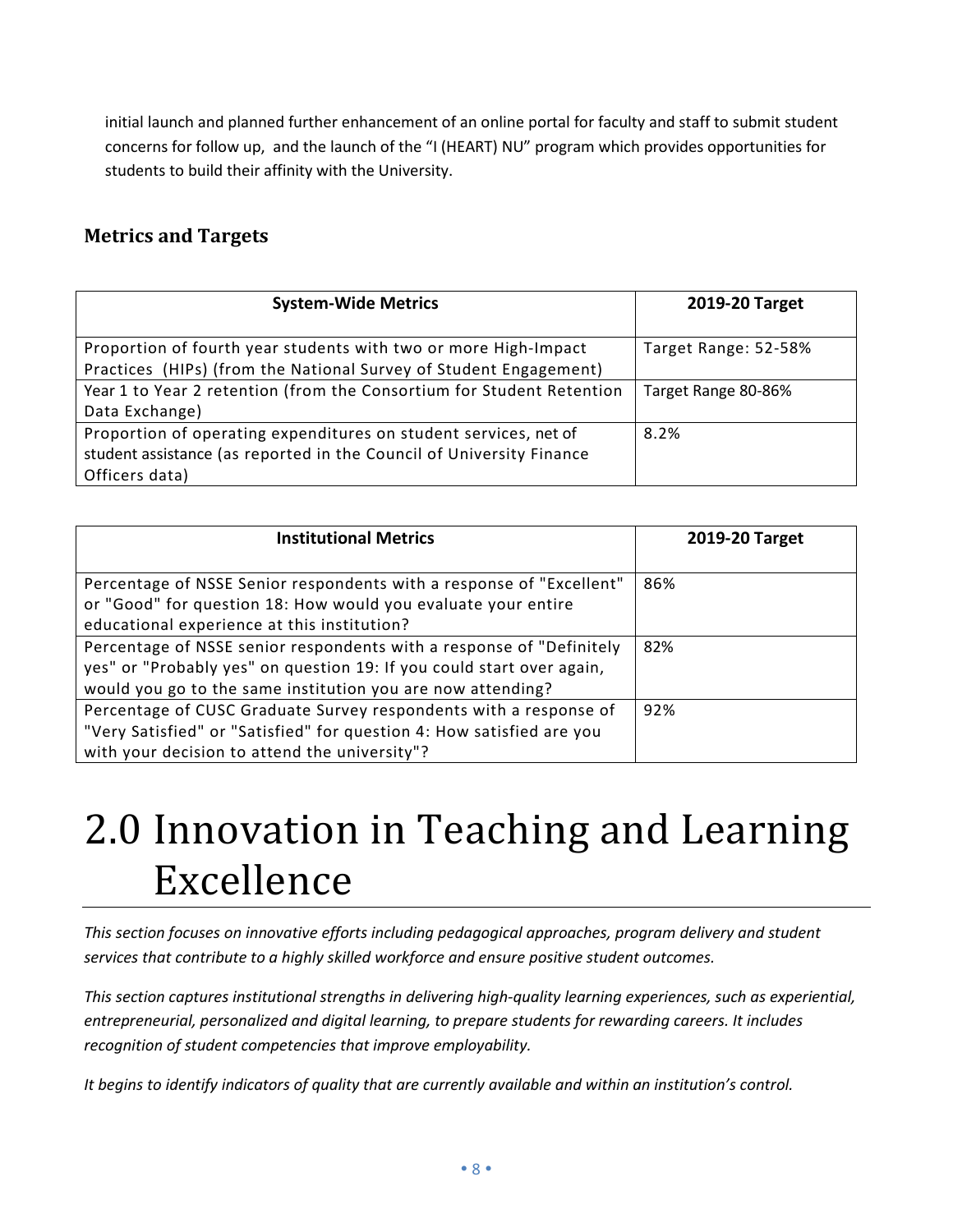### **Institutional Approach to Innovation in Teaching and Learning Excellence**

As one of the Northern universities, Nipissing University is a leader in spearheading innovation in teaching and learning excellence. An important player in Education and Applied Studies, Nipissing has also developed niche strengths in the humanities, social sciences and science areas that advocate student-focused learning, integration of research at the undergraduate level and alternative learning methods via diverse modes of delivery — onsite, blended and online.

Nipissing University will continue to increase access to postsecondary education and support for students from small, non-urban communities across Ontario with a special focus on the north, including first-generation and Aboriginal learners. Nipissing University offers both professional and liberal arts and science programs at the undergraduate level, covering a range of disciplines. Programs are designed for flexible delivery with use of inperson, online, blended, summer residency and institutes to accommodate the needs of all students, including those in the workforce.

As the home university to many mature, first-generation students and students with a grade point average lower than the provincial average, Nipissing University prides itself on bolstering students' success through oneon-one engagement and alternative learning that takes into account students' diverse needs and backgrounds. The faculty at Nipissing provide individual and collective guidance and mentorship that assist students on their path to success. Mentorship, small classes and an engaged pedagogy that includes alternative modes of learning underpin Nipissing's teaching and learning methodologies. These emphasize innovation in teaching and learning excellence through:

- a. Expanding alternative learning modes of delivery, e.g., the Faculty of Arts and Science has doubled the number of online course offerings over the past two years;
- b. Blended learning opportunities, including: using a combination of onsite and online delivery modes; using Blackboard Collaborate to provide one-on-one engagement with students; and providing online writing support via academic writing service courses);
- c. Using electronic platforms and modules to enhance student experience. The university is engaged with eCampusOntario , exploring the University's potential growth of open content material/s to bolster students' access to learning;
- d. Fostering innovation Nipissing University has been trailblazing new interdisciplinary and multidisciplinary programs that provide students with a wide range of learning opportunities, including experiential learning and a holistic approach to education;
- e. Responding to the Truth and Reconciliation Commission (TRC) Calls to Action, Nipissing University is in the process of implementing new curriculum policies and initiatives to increase Indigenous content. The University is in the process of expanding its Native Studies faculty complement. It has also recently hired the Chair of Indigenous Education to facilitate the process of indigenization, a process with support from faculty, administration and community members. In this way we better prepare all students for their future professions working with Indigenous peoples and communities;
- f. Nipissing continues to develop unique online and onsite certificates to expand its educational reach and to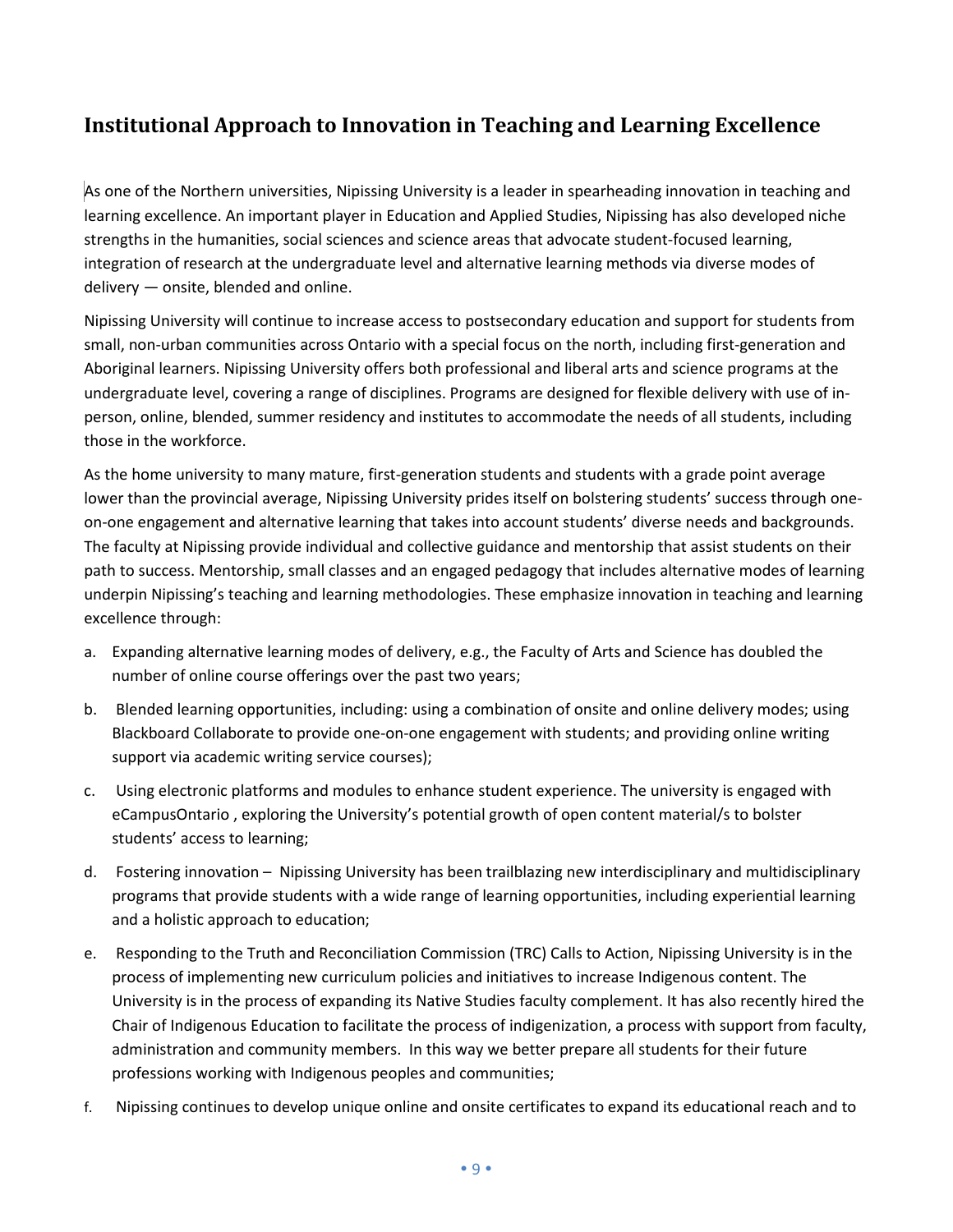include specific target groups that include part-time students, Aboriginal and adult learners;

- g. Nipissing University is innovative, both from the perspective of program design and the use of technology and social media as a learning resource. Nipissing strives to provide students with quality educational choices that include experiential, flexible, affordable and delivery-efficient program options;
- h. Nipissing is implementing policies about experiential learning courses that vary from intensive condensed learning (i.e. summer institutes and practicals) to co-op and internship opportunities for which students receive regular credits.

### **Examples of Institutional Initiatives**

Beginning 15 years ago with the iTeach Program in the Schulich School of Education and now extending to the Faculty of Applied and Professional Studies (iLEAD) and the Faculty of Arts and Sciences (Digital Humanities; Game Design and Development; and Digital Classics), Nipissing is committed to applying the latest technology, software applications and tools (e.g., PCs, Macs, iPads, applets, SMART Boards and Wii-Motes) to promote student achievement. Nipissing's graduates are technology-literate and well prepared with skills that make them sought-after employees. For example, graduates from Arts and Science programs such as Computer Science, English Studies and Fine and Performing Arts are sought out by local businesses, specifically FDM4, as a highquality workforce.

Nipissing will grow and support student access to education through flexible and innovative programming and applied degrees that capitalize on multiple college partnerships, cross-sector partnerships (e.g. with health care organizations, local adult literacy groups, etc.), diploma/degree completion strategies that involve laddering opportunities (modules/certificates/diploma/ degree/Masters/PhD); blended learning and online models of delivery and access; credit transfer recognition; and relevant student placement opportunities.

Student surveys, such as the NSSE and CUSC, demonstrate that students value their experience at Nipissing University. For example, in the NSSE survey, first-year Nipissing students rated their educational experience on average 3.37 out of 4.00 compared to the Ontario average of 3.11. On the key CUSC-CCREU question regarding satisfaction with their decision to attend their university, 97.2 per cent of Nipissing student stated they were satisfied or very satisfied with their decision, compared to the Canadian average of 93.2 per cent.

Nipissing University undergraduate students are exposed to a wide variety of High Impact Practices during their program of studies. Students have significant opportunities to participate in classroom discussions and to make presentations, and they have access to seminar courses. Undergraduate research is integrated into curriculum delivery, and the University has been organizing an Undergraduate Research Conference (URG) for the past ten years. In recent years, the URG has attracted student participants from other universities across Ontario.

Nipissing University students have access to many experiential learning opportunities, including work-integrated learning opportunities. Professional programs such as Education, Nursing and Social Work all have significant work placements as part of the curriculum. The Faculty of Arts and Science has created practicum courses at the second, third and fourth year levels to allow students to participate in experiential activities.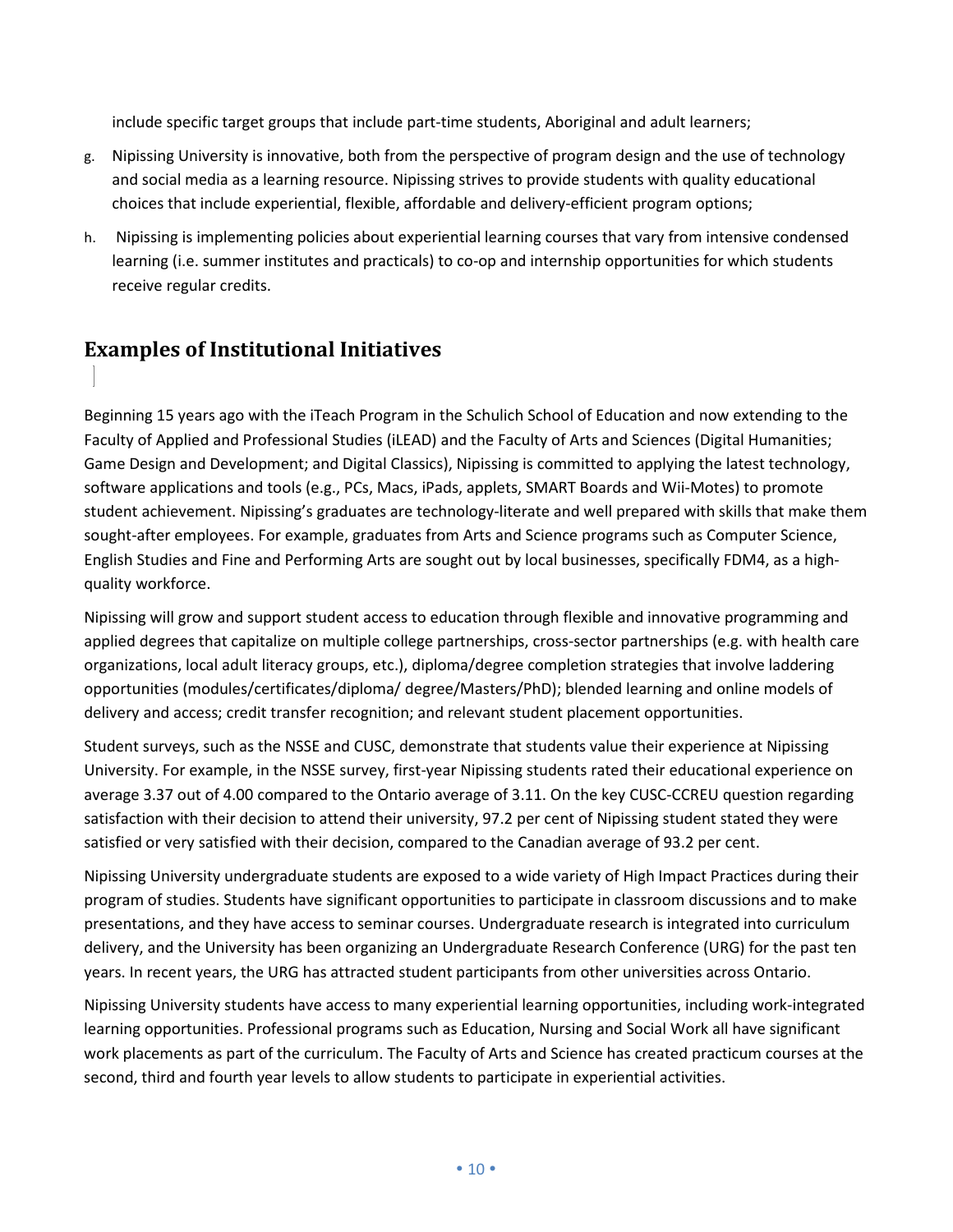The Schulich Teaching Fellow Awards honour faculty members who represent outstanding achievement in teaching at Nipissing University. Schulich Fellows commit to working with colleagues to increase teaching excellence across faculties and are engaged in developing innovative learning materials to share with others.

Additional examples of institutional initiatives include:

- 1) iLEAD in the School of Business The iLEAD Business Experience Certificate is a unique way to **L**earn through **E**xperience, **A**ction and **D**iscovery. It offers Business students the opportunity to earn credits toward their degree through directed study, honours thesis, workplace internships, overseas study and service to others, all in an effort to provide "More than Just a Degree."
- 2) Scholar Practitioner Program (SPP) Launched in 2011, the SPP is offered in partnership with three of Canada's leading Academic Health Centres (the University Health Network, Hospital for Sick Children, and Toronto Public Health). This intensive two-year, six-semester program is open to students who already have a degree in any field of study, and it provides a unique and accelerated path to graduation and Nursing credentials. This advanced apprenticeship model of education is designed to provide a rich academic learning experience that maximizes resources, allowing students to work and learn in a variety of health care settings, receive hands-on, practical experience and direct their own learning with support from qualified nursing academics. The program includes an e-portfolio that plays an essential role in the process of narrative inquiry and building evidence-based scholarly practice and ensures understanding of core program learning outcomes.
- 3) Canadore College Collaboration: Nipissing University has developed a number of fully integrated program offerings with Canadore College whereby students can obtain a Bachelor's degree from Nipissing as well as a diploma from Canadore. These programs are: Criminal Justice (Nipissing) and Foundations of Policing (Canadore); Social Welfare and Development (Nipissing) and Social Services Worker (Canadore); and Science (Nipissing) and Environmental Technologies (Canadore).
- 4) The university is also spearheading pathways with colleges to expand its curriculum offerings as well as to complement students' increasing demand for education that combines theory with practice. Nipissing's recent pathway with the Toronto Film School taps into the growing potential of the film industry in North Bay, connecting with the City of North Bay and the Near North Media Lab. The connection to the film production/media industry provides Nipissing students with a unique opportunity to combine their academic interests with professional aspirations. We are currently working with Canadore College to explore pathways into a new Media Studies Program which is still in its development stage.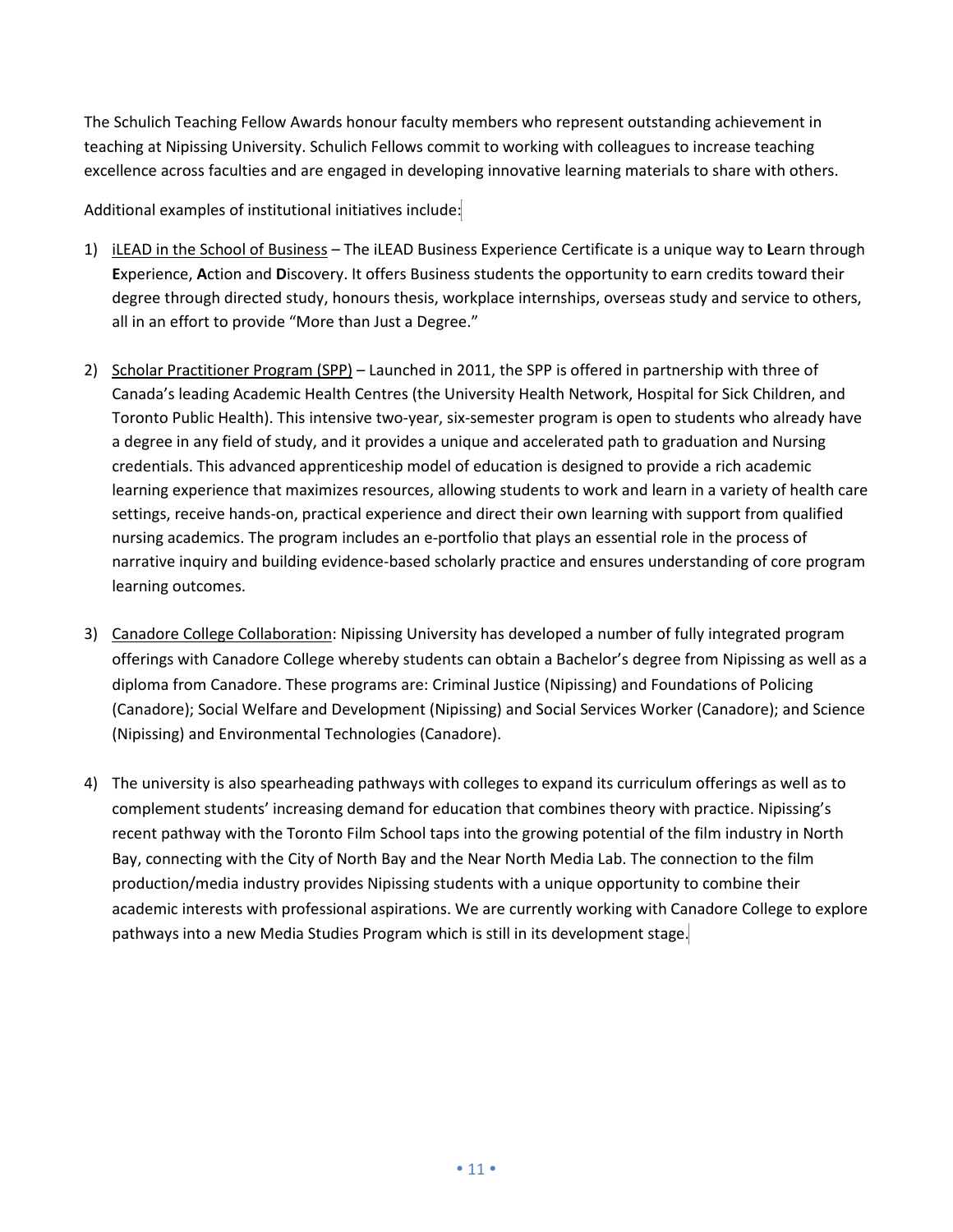#### **Metrics and Targets**

| <b>System-Wide Metrics</b>                                                                                                                      | 2019-20 Target                                                                                                         |
|-------------------------------------------------------------------------------------------------------------------------------------------------|------------------------------------------------------------------------------------------------------------------------|
| Composite score on National Survey of Student Engagement questions<br>related to students' perceived gains in higher order learning<br>outcomes | Target Range:<br>$27 - 29$ and better than<br>average of Ontario Peer<br>Group (Lakehead,<br>Laurentian, Trent & UOIT) |
| Proportion of programs with explicit curriculum maps and articulation                                                                           | Target Range:                                                                                                          |
| of learning outcomes                                                                                                                            | 85% - 90%                                                                                                              |
| Graduation rate (from the Consortium for Student Retention Data                                                                                 | Target Range:                                                                                                          |
| Exchange)                                                                                                                                       | $63.5% - 72%$                                                                                                          |

| <b>Institutional Metrics</b>                                                                                   | 2019-20 Target                                                                                        |
|----------------------------------------------------------------------------------------------------------------|-------------------------------------------------------------------------------------------------------|
| Community based learning/research initiatives and student<br>participation                                     | TBD as tracking system<br>needs to be created                                                         |
| Composite score of NSSE senior respondents on the engagement<br>indicator: Reflective and Integrative Learning | 38.4 and better than<br>average of Ontario Peer<br>Group (Lakehead,<br>Laurentian, Trent and<br>UOIT) |

# 3.0 Access and Equity

*This section recognizes institutions for their efforts in improving postsecondary education equity and access. Institutions play an important role in providing equitable and inclusive environments that make it possible for students from diverse communities to thrive and succeed.* 

*Institutions will also be recognized for creating equitable access opportunities that can include multiple entrance pathways and flexible policies and programming, with the focus on students who, without interventions and support, would not otherwise participate in postsecondary education. Examples include outreach to marginalized youth, transition, bridging and access programs for adults with atypical education histories and who do not meet admission requirements.*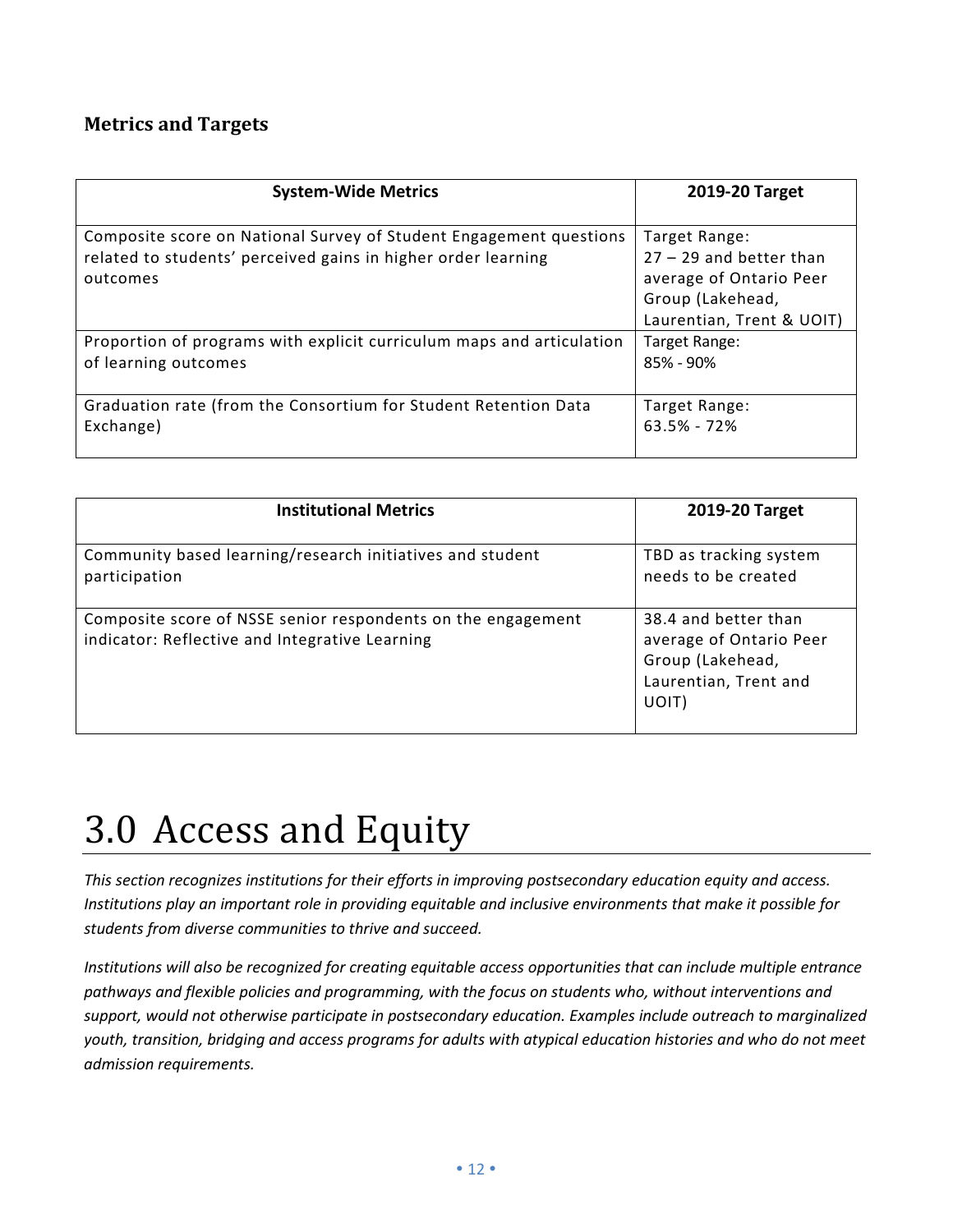#### **Institutional Approach to Improving Access and Equity**

Nipissing University will continue to increase access to postsecondary education and support for students from small, non-urban communities across Ontario with a special focus on the north, including first -generation and Aboriginal learners.

Nipissing has a large percentage of female (72 per cent), first-generation (10 per cent) and Aboriginal (10 per cent) students, as well as students following non-traditional pathways (e.g., college transfers, professionals and mature students) who want flexibility and just-in-time learning options (over 8,800 online, correspondence and blended registrations annually). Nipissing University's philosophy reflects a friendly, safe, personalized student experience, with meaningful access to student service supports and faculty who actively engage undergraduate students in their research – one element that differentiates the Nipissing undergraduate experience from others.

To facilitate the transition of Indigenous learners into postsecondary studies, Nipissing's Office of Indigenous Initiatives is collaborating with the Faculty of Arts and Science on the Aboriginal Advantage Program. It supports a cohort of Indigenous learners, providing them with ample academic, cultural and personal supports to complete 24 credits with the goals of successful transition and retention. The cohort approach allows students to build support networks with their peers during the program that extend beyond their successful completion of the academic year. The Office of Indigenous Initiatives actively facilitates a deep sense of community through cultural belonging, peer-to-peer mentorship, experiential learning and intergenerational programming with Elders in Residence. The program courses are focused on transition to university and establishing strong writing skills in the first year. Currently, one course focuses on leadership with a strong cultural component that incorporates Indigenous pedagogical approaches. Future directions for the Aboriginal Advantage Program include relationships with the Faculty of Applied and Professional Studies to build pathways to these fields for Indigenous students. Nipissing is working with Kenjgewin Teg Educational Institute on Manitoulin Island and the Mushkegowuk Council in James Bay on pilot projects for the delivery of courses in First Nations communities, allowing students to remain in their communities while studying. Currently, Nipissing's Schulich School of Education is partnering with the Bimose Tribal Council in Kenora on community-based delivery of the Aboriginal Classroom Assistant Diploma Program in their region for Indigenous learners.

The choice of new programs to be developed is shaped in part by the needs of the community. One of Nipissing's objectives is the development of programs and initiatives that support First Nations. Over time, Nipissing has built and strengthened relationships with First Nations and urban Indigenous communities, a critical approach to regional development in Northern Ontario. The Nipissing University Aboriginal Council on Education (NUACE) is consulted in the development of programs and initiatives that impact Indigenous peoples and communities, as NUACE members are well-situated to identify regional needs. The NUACE has also approved two Aboriginal Strategic Plans to guide priorities for the university to support Indigenous learners. Among the programs currently in development are programs in the area of Aboriginal Education as well as Aboriginal Governance/Public Administration, Rural Nursing (with a focus on Aboriginal Nursing), Indigenous Archaeology, Environmental Geoscience, Human Rights and State Violence and Social Work.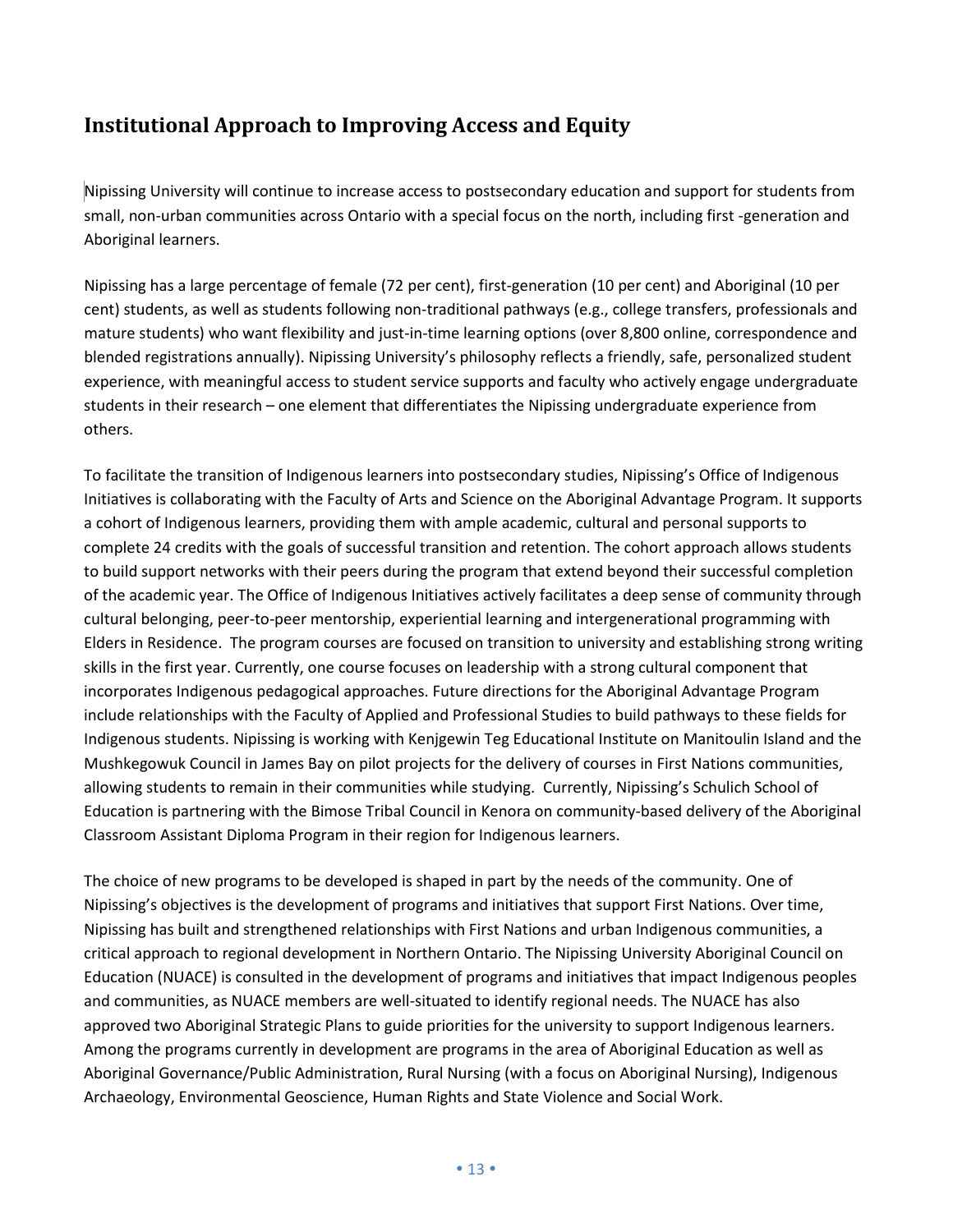In addition to Indigenous student success programming, the Office of Indigenous Initiatives offers exceptional experiential learning opportunities through our programming that impact Nipissing University students as well as First Nation, Métis and Inuit youth in the local community, including students at Nipissing First Nation. Biidaaban Community Service-Learning (BSCL) is a curricular/co-curricular, experiential learning opportunity offered in collaboration with faculty members, community organizations and Nipissing University students. A specialized focus of BCSL is support for First Nation, Métis and Inuit students in K-12 in the local school boards and at Nbisiing Secondary School on Nipissing First Nation through classroom support and Biidaaban After School Homework Support programs. The university students who participate in BCSL are primarily non-Indigenous and there is a strong cultural awareness component to the program, broadening their understanding of Aboriginal communities and peoples. On average, 100 Nipissing University students participate in BCSL annually for thousands of volunteer hours with 45 community partners locally and at Nipissing First Nation.

The university is pursuing a partnership with the Aboriginal Financial Officers Association of Canada (AFOA Canada) to provide educational opportunities for Aboriginal public administration professionals. The University has held discussions with both the CEO (Terry Goodtrack) and the Director of Training (Dr. Paulette Tremblay) regarding both the delivery of online courses as part of their certification programs as well as transfer agreements to enable the graduates of their certification programs to complete a university degree from Nipissing.

Nipissing University has a very high number of students (405) transferring in from community colleges or participating in joint programs with community colleges. It offers a fully integrated BScN with Canadore College. Nipissing has also partnered with a number of community colleges to offer a degree completion pathway for college graduates wishing to complete a Bachelor of Commerce or a Bachelor of Business Administration degree. Nipissing has also partnered with Canadore College to enable students to complete both a university degree and a college diploma in the areas of Criminal Justice as well as Social Welfare. Articulation agreements are also in place for college transfers in most university programs.

#### **Examples of Institutional Initiatives**

- Aboriginal Advantage Program: This transition program for Indigenous learners provides an access point to university studies with ample academic, cultural and personal support. With the help of a team of Elders, staff, faculty and a Student Success Coach, the Aboriginal Advantage program provides supports that wrap around the student and facilitate student success. It supports Ontario's goal of a 70 per cent postsecondary attainment rate.
- Wiidooktaadwin Indigenous Mentorship Initiatives: Through experiential learning opportunities framed with strong cultural support by Elders and community knowledge keepers, upper-year Indigenous students at Nipissing University volunteer to mentor First Nation, Metis and Inuit students in grades 9-12 in local schools. In 2016-2017 twenty Indigenous university students mentored 95 Indigenous youth in local secondary schools, and we hosted 160 Indigenous youth on campus for Aasgaabwitaadwin, Nipissing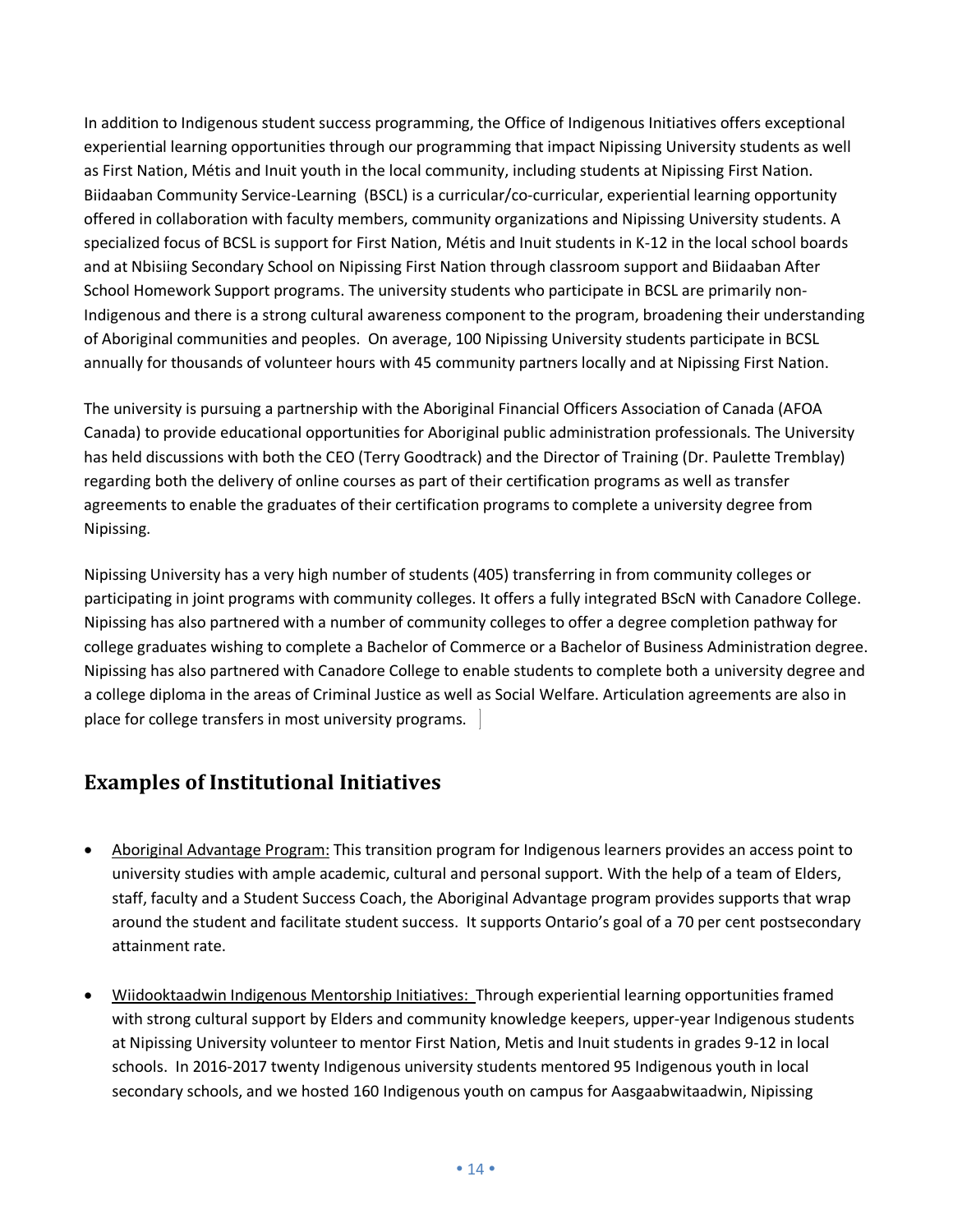University's Indigenous Youth Leadership Conference. Mentorship builds a sense of community for all participants and peer mentor relationships are significant contributors to Indigenous student success. In 2011, Nipissing's Aboriginal Student Links program (a precursor to WIMi) won a Martin Aboriginal Education Initiative Award from the Change-makers Initiative of Ashoka Canada.

- RPN to BScN: Nipissing enables college-trained RPNs to complete a BScN through a fully online RPN to BScN degree, the only such program in the province. With approximately 1,000 learners throughout the province, and partnerships with over 300 healthcare facilities, this allows RPNs to complete their nursing degree while maintaining their employment and with limited disruption to their family lives. Most of these learners are mature students with family commitments. Without this program, these learners would not have access to this type of professional development and career enhancement.
- Scholar Practitioner Program: The SPP is a fully accredited, highly innovative second degree entry program that accepts qualified students with a university-level degree. The program is targeted at individuals who already hold a university degree and wish to move into the healthcare sector in the field of nursing. This program is designed as an apprenticeship that is primarily delivered in the healthcare sector in downtown Toronto with three partner institutions — University Health Network (UHN), SickKids and Toronto Public Health. The program will be partnering with the Michener Institute at UHN to provide a practical program that utilizes high-quality simulation resources in the three institutions and the Michener Institute.
- Summer Institutes: The Faculty of Arts and Science offers condensed two-week institutes in the spring/summer that combine academic content with experiential learning. The diverse modes of delivery (online, blended and onsite) provide students with opportunities to opt for a learning style that best addresses their needs and gives them the flexibility to condense their studies within a relatively short period of time. This year, one of the Summer Institutes took students to Poland to examine war heritage sites. The Institute combines theory with experiential learning, providing students with an opportunity to learn on both a national and an international scale.

#### **Metrics and Targets**

| <b>System-Wide Metrics</b>                                       | 2019-20 Expected Value |
|------------------------------------------------------------------|------------------------|
| Number and proportion of the following groups at an institution: |                        |
| Indigenous students                                              | 10% (240 students)     |
| First generation students                                        | 10% (350 students)     |
| Students with disabilities                                       | 10% (410 students)     |
| Francophone students                                             | 2% (80 students)       |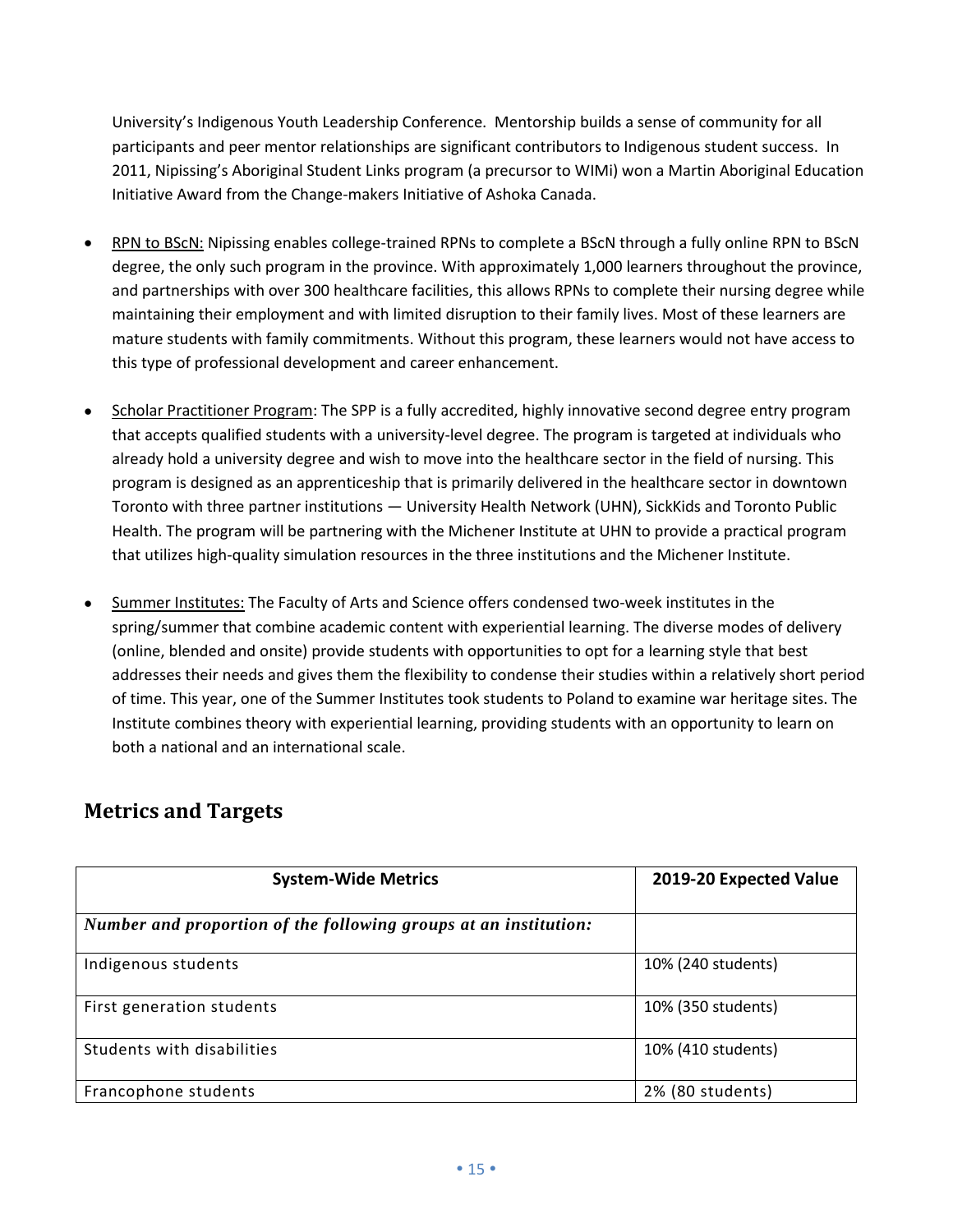| Share of OSAP recipients at an institution relative to its total number of<br>eligible students | 66-70%                     |
|-------------------------------------------------------------------------------------------------|----------------------------|
| Number of transfer applicants and registrations, as captured by the                             | 220-240 students. Transfer |
| <b>Ontario University Application Centre</b>                                                    | students representing 20%  |
|                                                                                                 | of incoming class          |

| <b>Institutional Metrics</b>                                      | 2019-20 Target           |
|-------------------------------------------------------------------|--------------------------|
| Number of students registered in an integrated college/university | 8% of student population |
| program                                                           |                          |

# 4.0 Research Excellence and Impact

*This section captures institutional strengths in producing high-quality research on the continuum of fundamental and applied research through activity that further raises Ontario's profile as a globally recognized research and innovation hub. It also acknowledges that research capacity is strongly linked with graduate education.* 

### **Institutional Approach to Research Excellence and Impact**

Undergraduate programs that offer honours specialization (e.g., English, History, Sociology, Psychology, Mathematics, Computer Science, Biology, Classical Studies, Environmental Geography, etc.) engage students in research, providing them with unique scholarly opportunities that prepare them for graduate studies and/or research-oriented careers. Nipissing is one of only a few universities to engage students in research at a very early stage of the undergraduate curriculum.

Complementing its undergraduate programs, Nipissing University has a strong research culture, demonstrated by the fact that its faculty have an impressive publication record and obtain peer-reviewed research grants as well as government and industry funding. Moreover, the University has been allocated four Canada Research Chairs and faculty have won research awards/distinctions at the national and international levels. Faculty's research success justifies the development of a select number of graduate programs in areas of research strength and relevance to Nipissing's mission. These include a PhD program in Educational Sustainability and Masters programs in Education, History, Environmental Science/Studies, Mathematics Sociology and Kinesiology. Over the next five years, Nipissing anticipates the creation of three to five new Masters level graduate programs.

Nipissing researchers are working with industry associations to facilitate development of the region. In partnership with Agriculture and Agri-Food Canada and local farmers, Nipissing researchers have been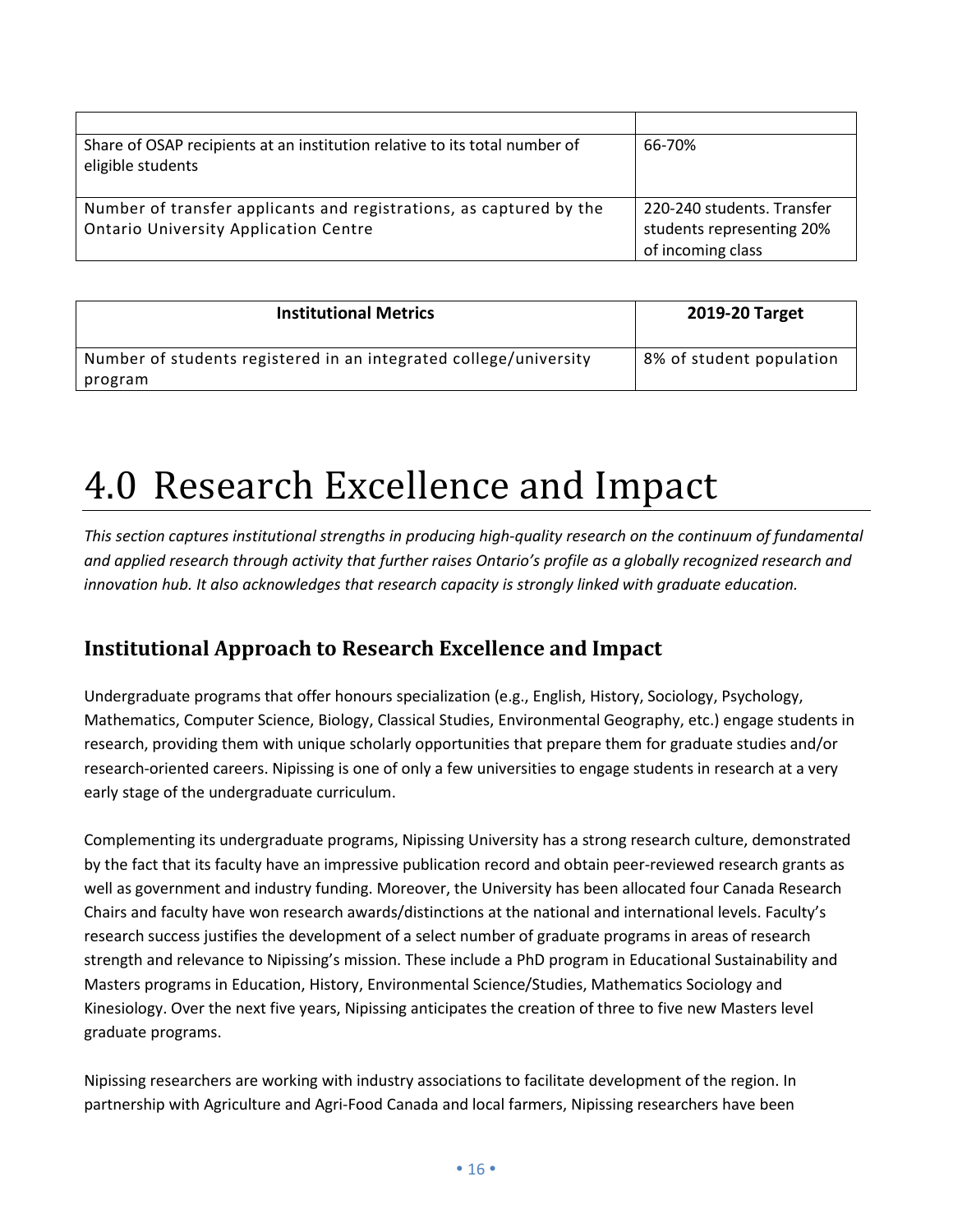undertaking important research to help enhance the viability of the farming industry in northern Ontario. Other researchers are involved in an initiative to enhance the environmental viability of Lake Nipissing, an initiative spearheaded by the City of North Bay and Nipissing First Nation.

Nipissing University professors have been receiving an increasing total dollar amount and number of grants as the university matures and starts to develop graduate programs. Nipissing University researchers received \$1,459,853 in external funding in 2011-2012. This increased substantially in 2016-2017 when external funding totalled \$2,053,069. Peer-reviewed Tri-Council (Canadian Institutes of Health Research [CIHR], Natural Sciences and Engineering Research Council [NSERC] and Social Sciences and Humanities Research Council [SSHRC]) research grants are a critical component to establishing a sustainable research culture at Nipissing University. Nipissing has experienced past success with NSERC and SSHRC. With new tenure track hires and research clusters being developed on campus, researchers have experienced recent success with CIHR, resulting in Nipissing now able to host CIHR grants. Since 2011-2012, Tri-Council funding has increased by 47 per cent, with the most rapid gains happening in 2012-2013. Since that time, Nipissing researchers have sustained annual Tri-Council funding at approximately \$500,000.

In the most recent competition, Nipissing researchers matched the national average for success in SSHRC funding, at 42 per cent. In addition, the amount of the awards was significant (approximately \$200,000). The results for recent NSERC competition were not as positive, with only one discovery grant and one Conditional Discovery Development Grant being secured. The Office of Graduate Studies and Research is in the process of developing a peer mentoring system to help increase the number of grant submissions and success rate. Nipissing University recognizes the importance of Tri-Council grants and is committed to supporting all researchers in applying for external funding.

With the increase in research funding, Nipissing University has committed to providing space for new and emerging scholars to conduct their research. The laboratories in the Centre for Physical and Health Education and the newly established Social Neuroendocrinology Laboratory are two examples of Nipissing University's commitment to research and scholarly activity. Nipissing University has four Tier II Canada Research Chairs who serve as mentors and contribute greatly to establishing a strong research culture. Their areas of research are diverse and span issues locally, regionally, nationally and globally.

### **Examples of Institutional Initiatives**

• Summit to Discuss Unified Vision for Lake Nipissing: Area leaders, Nipissing First Nations and community members came to Nipissing University in April 2012 with a common interest to share concerns and gain a better understanding of the issues facing Lake Nipissing at the Lake Nipissing Summit. The presentations from experts and researchers in the field provided the impetus that resulted in a memorandum of understanding (MOU) signed by all mayors of communities bordering the lake, including the mayor of Nipissing First Nation.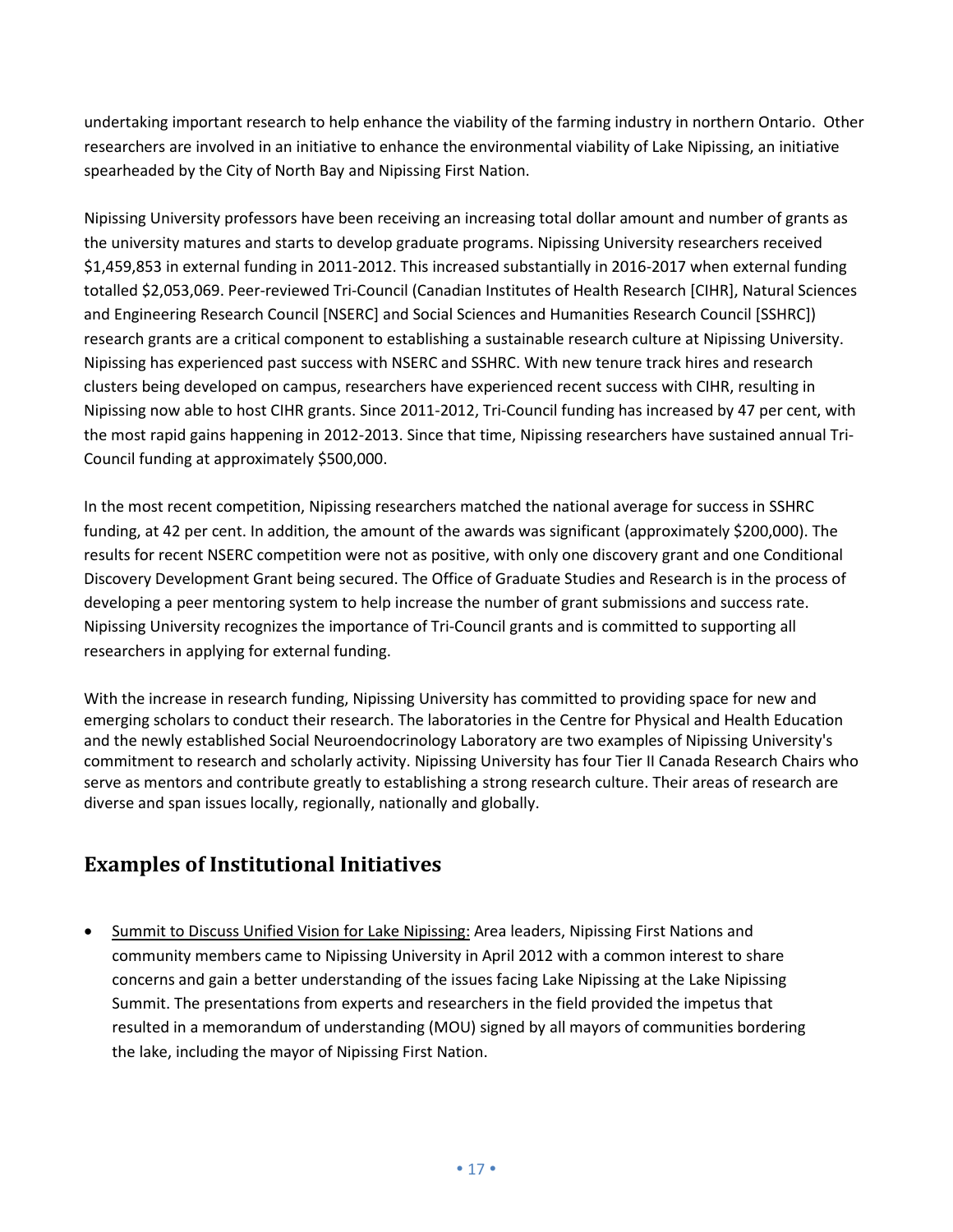- Research Laboratories to Support Regional Priorities in Health and Wellness: Nipissing is currently expanding its facilities to add research laboratories to facilitate the many clinical and health-related research initiatives involving faculty and students, experts at the North Bay Regional Health Centre, One Kids Place Children's Treatment Centre, the OPP and other regional health and social service agencies and sports organizations. Undergraduates interested in becoming highly qualified personnel work with researchers on applied research projects.
- Undergraduate Research Conference (URG): Nipissing's annual URG celebrates the contributions of undergraduate research at Nipissing University and at other institutions across Ontario. It provides an opportunity for students to present their research and to engage in scholarly debate. Students are invited to present an original poster, make an oral presentation of a paper or make a panel presentation of a series of related papers. In 2017, over 100 students presented at the conference. Over 40 faculty and graduate students volunteer for the conference.
- Centre for Interdisciplinary Collaboration in the Arts and Sciences (CICAS): CICAS has been working closely with SSHRC to provide feedback on Near North institutions and the support necessary to provide and implement interdisciplinary and multidisciplinary research hubs. The Director of CICAS led a multidisciplinary workshop at the SSHRC Leaders' Plenary in 2017. Nipissing's participation and leadership in this workshop will help expand Nipissing's Near North research agenda and raise awareness about the kind of supports needed from the Tri-Council Research agencies.]

| <b>Metrics and Targets</b> |  |
|----------------------------|--|
|----------------------------|--|

| <b>System-Wide Metrics</b>                         | 2019-20 Target              |
|----------------------------------------------------|-----------------------------|
| Tri-council funding (total and share by council)   | Target Range: 0.12% - 0.13% |
| Number of papers (total and per full-time faculty) | Target Range: 0.47% - 0.52% |
| Number of citations (total and per paper)          | Target Range: $3.5 - 3.85$  |

| <b>Institutional Metrics</b>                                                     | 2019-20 Target           |
|----------------------------------------------------------------------------------|--------------------------|
| Number of graduate degree awarded (Highly Qualified Personnel)                   | Target Range: 75 - 100   |
| Tri-council funding per university faculty (eligible for tri-council<br>funding) | Range: $$4,200 - $4,400$ |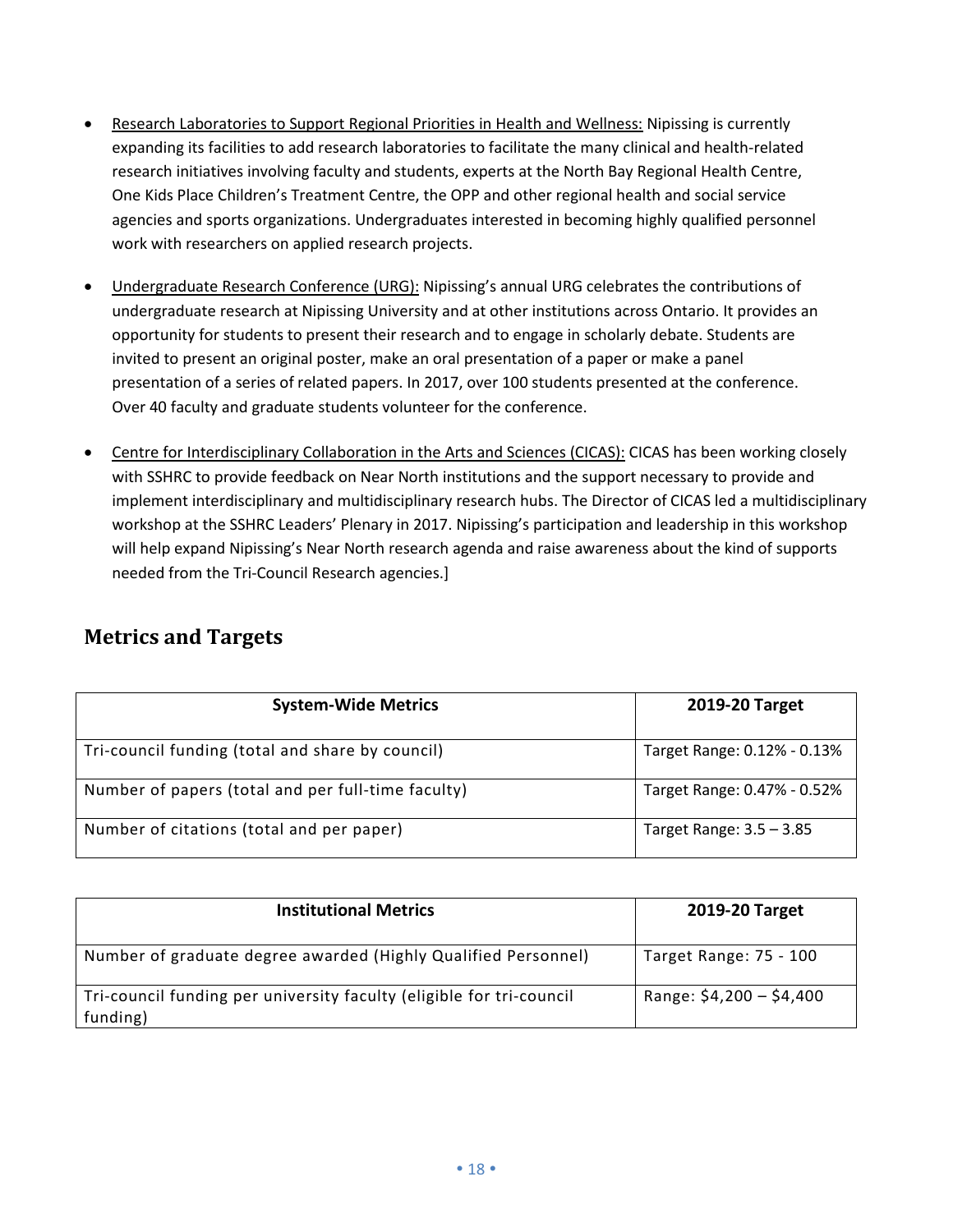# 5.0 Innovation, Economic Development and Community Engagement

*This section recognizes the unique role institutions play in contributing to their communities and to economic development, as well as to building dynamic partnerships with business, industry, community members and other colleges and universities. It focuses on regional clusters, customized training, entrepreneurial activities, jobs, community revitalization efforts, international collaborations, students, partnerships with Aboriginal Institutes and a program mix that meets needs locally, regionally and beyond.*

### **Institutional Approach to Innovation, Economic Development and Community Engagement**

As stated in the Nipissing University Act, Nipissing was created to address the needs of northern Ontario. Although Nipissing University is not unique in this regard, this additional regional mission has an impact on the specific objectives of the institution and the decisions it makes in the pursuit of those objectives. Nipissing recognizes that it has a role to play in the economic, social and cultural development of northern Ontario. Nipissing works closely with the City of North Bay and other municipalities in the region, including First Nations communities. Nipissing University offers a number of professional programs such as Education, Nursing, Social Work and Business which prepare graduates to enter those professional fields.

Nipissing University also collaborates with various local communities and industry sectors to foster economic development. Nipissing University professors have undertaken research in collaboration with Agriculture and Agri-Food Canada and the agricultural sector to enhance productivity. Others have collaborated with Nipissing First Nations and local municipalities to work on Lake Nipissing environmental and fishing issues. Nipissing University's School of Business will collaborate on a local incubation centre proposal. The university is also involved in a Biomass Innovation Centre project involving its School of Business and local industry.

Although most of Nipissing's programs make positive contributions to its local community as well as to First Nations communities, some of its programs and initiatives contribute to the development of other communities throughout the province, especially smaller communities.

The Nipissing University Student Union is very active in the community. NUSU collaborates with various community organizations to provide funding and resources to advance worthy causes. NUSU has also been very active with the local police service to develop awareness of sexual violence issues.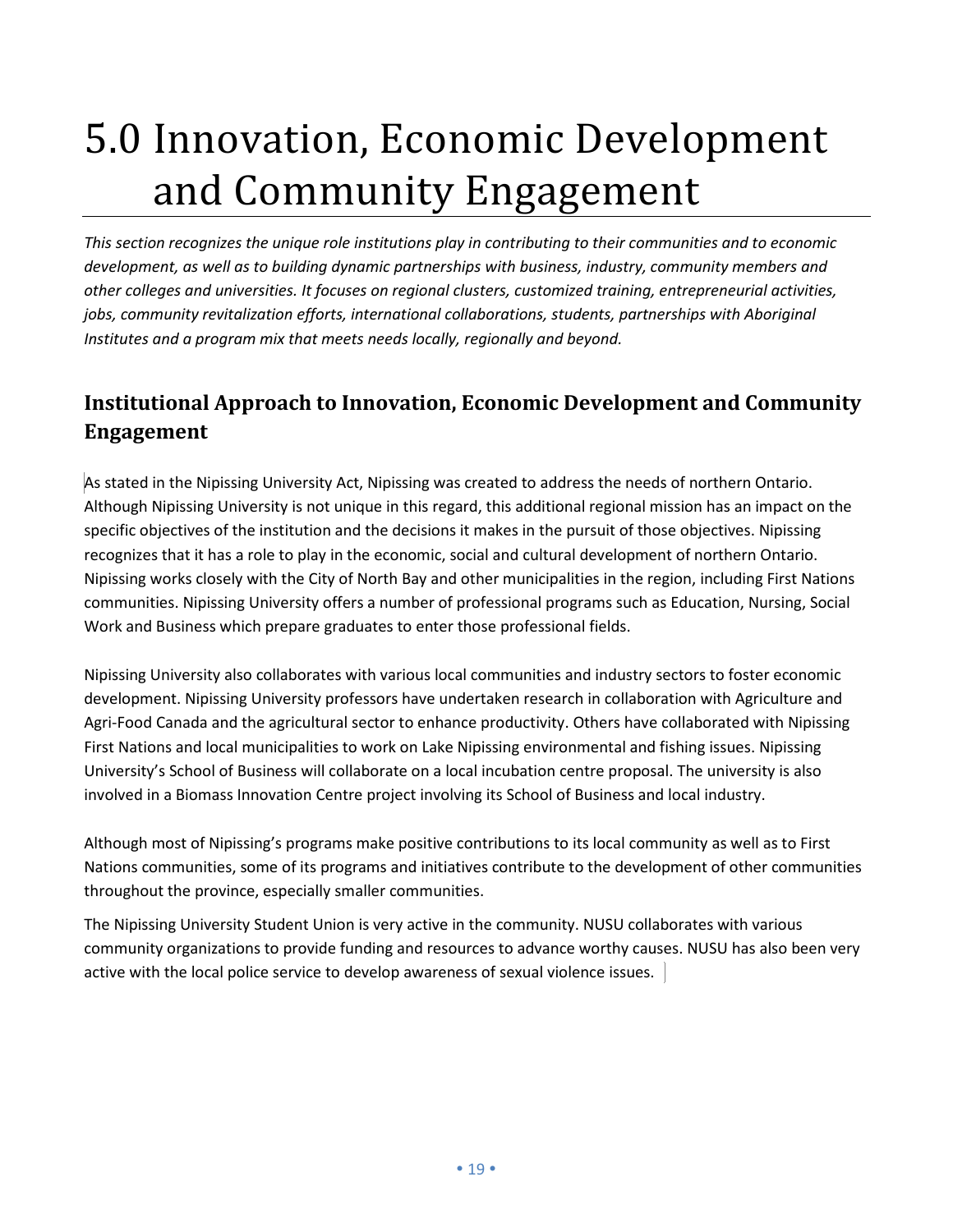### **Examples of Institutional Initiatives**

- 1. Nipissing is partnering with Oshki-Pimache-O-Win Education and Training Institute to offer a community-based Aboriginal Classroom Assistant Diploma program.
- 2. Agriculture Research Project in Northern Ontario (Interdisciplinary focus): A team of researchers and students from Nipissing's Geography, Computer Science and Mathematics departments, together with researchers from Agriculture and Agri-Foods Canada (AAFC), are conducting field work as part of the ongoing crop research project using remote sensing and environmental monitoring to increase agricultural productivity in Northern Ontario.
- 3. The Arts and Science faculty is working closely with the City of North Bay on a pathway that will connect film producers interested in North Bay film projects and cater to the needs of the film industry by providing courses in screen writing, film analysis, digital and film production as Summer Institutes, standalone certificates and/or non-credit continuing education.

|  |  | <b>Metrics and Targets</b> |
|--|--|----------------------------|
|--|--|----------------------------|

| <b>System-Wide Metrics</b>                              | 2019-20 Target                                                                                                            |
|---------------------------------------------------------|---------------------------------------------------------------------------------------------------------------------------|
| Graduate employment rates                               | At least 90% and 1%<br>higher than ON average (2)<br>Year)<br>At least 85% and 2%<br>higher than ON average (6<br>months) |
| Number of graduates employed full time in a related job | Target Range: 90% - 92%                                                                                                   |

| <b>Institutional Metrics</b>            | 2019-20 Target |
|-----------------------------------------|----------------|
| Number of Indigenous community partners |                |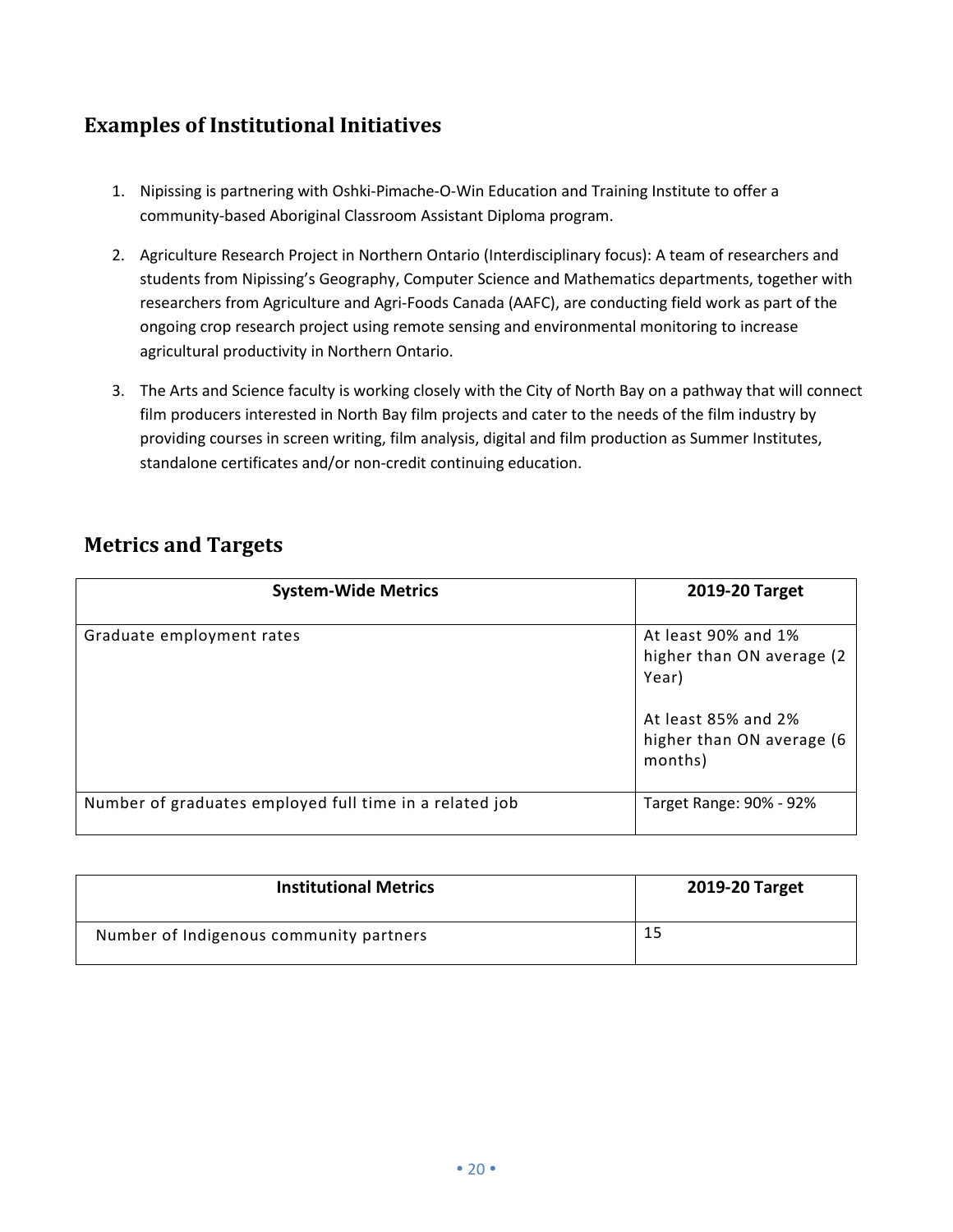### 6.0 Enrolment Strategy and Program Direction

### **Enrolment Plan and Corridor Midpoints**

*This section also establishes the agreed-upon corridor midpoint that will form the basis of enrolment-related funding over the course of the SMA period.* 

#### **Corridor Midpoint**

For funding purposes **7,874.74** Weighted Grant Units (WGU) will be the corridor midpoint value for Nipissing University. This value was determined using the institution's actual enrolment (expressed as WGUs) from the 2016-17 academic year. Nipissing University will receive funding consistent with this level of enrolment and subject to the policies contained within the *Ontario University Funding Model Technical Manual,* May 2017, Version 1.0.

#### **Projected Funding-Eligible Undergraduate Enrolments**

*Below is the institutions projected enrolment of funding-eligible undergraduate enrolments for Nipissing University.* 

|                                           | Projected | Projected | Projected |
|-------------------------------------------|-----------|-----------|-----------|
|                                           | 2017-18   | 2018-19   | 2019-20   |
| <b>Undergraduate Full-time Headcounts</b> | 2,730     | 2,750     | 2,890     |

*Note – for this table, Full-time Headcount should be reported for fall term only.* 

#### **Graduate Allocation – SMA 2017-2020**

*Below are the allocation of funding eligible graduate and PhD spaces for Nipissing University* 

|                | <b>Target</b><br>2017-18 | <b>Target</b><br>2018-19 | <b>Target</b><br>2019-20 |
|----------------|--------------------------|--------------------------|--------------------------|
| <b>Masters</b> | 96                       | 125                      | 136                      |
| PhD            | 30                       | 30                       | 30                       |
| <b>Total</b>   | 126                      | 155                      | 166                      |

*Note – allocations shown in FTEs*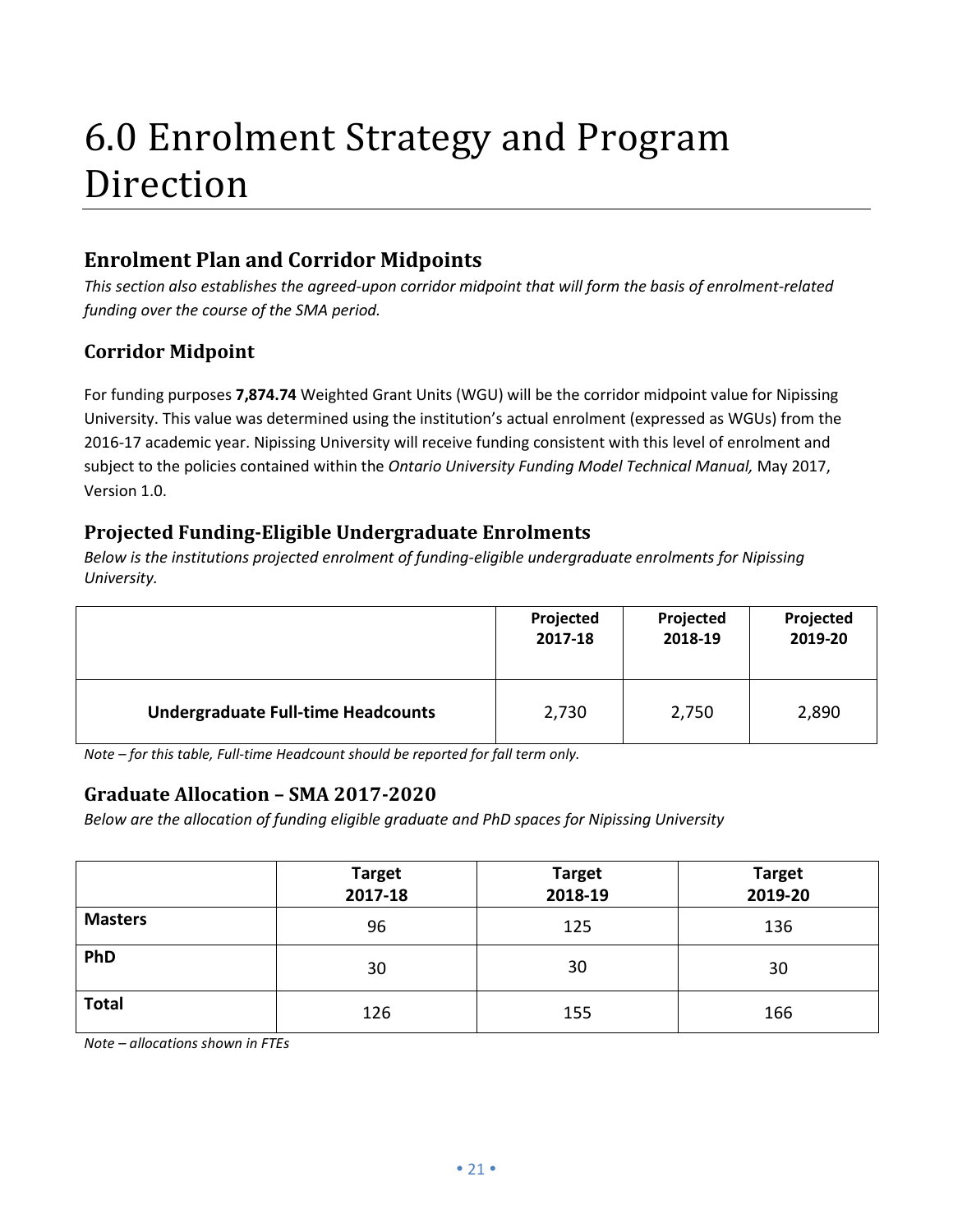#### **Projected International Enrolment**

|                                                       | Projected<br>2017-18 | Projected<br>2018-19 | Projected<br>2019-20 |
|-------------------------------------------------------|----------------------|----------------------|----------------------|
| Undergraduate<br><b>Full-time Headcounts</b>          | 25                   | 30                   | 40                   |
| <b>Masters</b><br><b>Full-time Headcounts</b>         | 1                    | $\overline{2}$       | $\overline{2}$       |
| <b>Doctoral</b><br><b>Full-time Headcounts</b>        | 1                    | $\overline{2}$       | 3                    |
| <b>Total Enrolment</b><br><b>Full-time Headcounts</b> | 27                   | 34                   | 45                   |

*Below is the institutions projected enrolment of funding-eligible undergraduate enrolments for the Nipissing University.* 

*Note: International enrolments include all funding ineligible international students.* 

#### **International Enrolment Strategy and Collaboration**

Nipissing University currently has few international students, except for students on exchange from one of its numerous international partner institutions. For both sustainability as well as diversity goals, the university has set a goal to increase international enrolments. The long-term goal is to increase the number of international students to between 300 and 400 students, representing approximately six per cent to eight per cent of Nipissing's total student population. The short to medium term goal (over the next five years) is to recruit 150 to 200 international students, particularly in programs with capacity to grow.

In terms of managing risks, the University will focus its efforts on a number of international markets. The University Senate has recently revised the University's English Language Proficiency policy, and the University has entered into negotiations with a partner to provide English Second Language training on campus.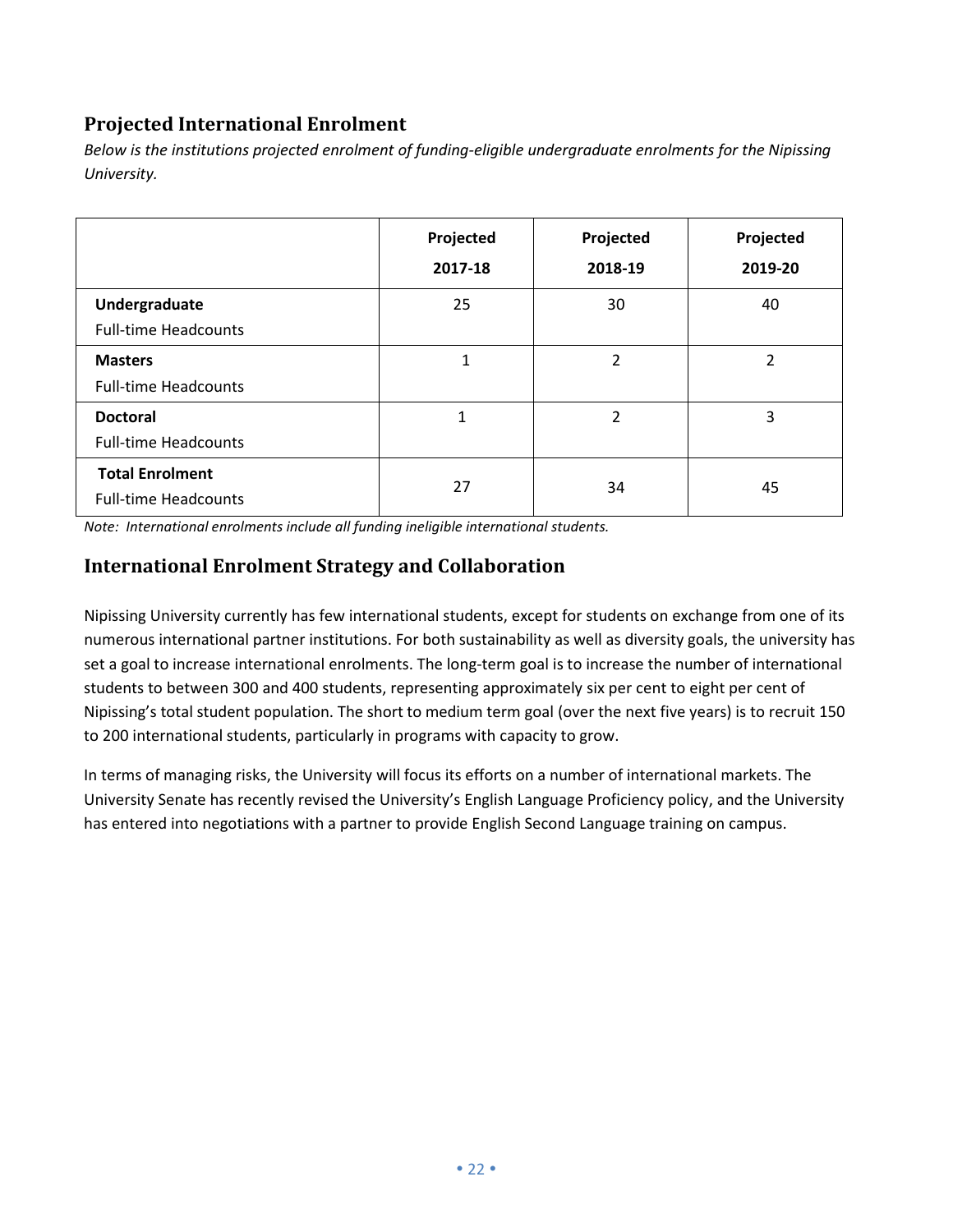### **Strategic Areas of Program Strength and Expansion**

#### **Program Areas of Strength**

- 1. Humanities and Liberal Arts
- 2. Environmental Studies/Biology
- 3. Nursing
- 4. Education
- 5. Criminal Justice
- 6. Bachelor of Physical and Health Education
- 7. Social Work
- 8. Administration/Management

The proposed areas of program strength are intended to inform program approval processes.

#### **Program Areas of Expansion**

- 1. Native Studies
- 2. Digital Humanities
- 3. Data Science
- 4. Nursing new programming will focus on rural, Aboriginal and Northern contexts
- 5. Education
- 6. Social Work
- 7. Administration/Management– focus on experiential learning, social innovation and SMEs
- 8. Criminal Justice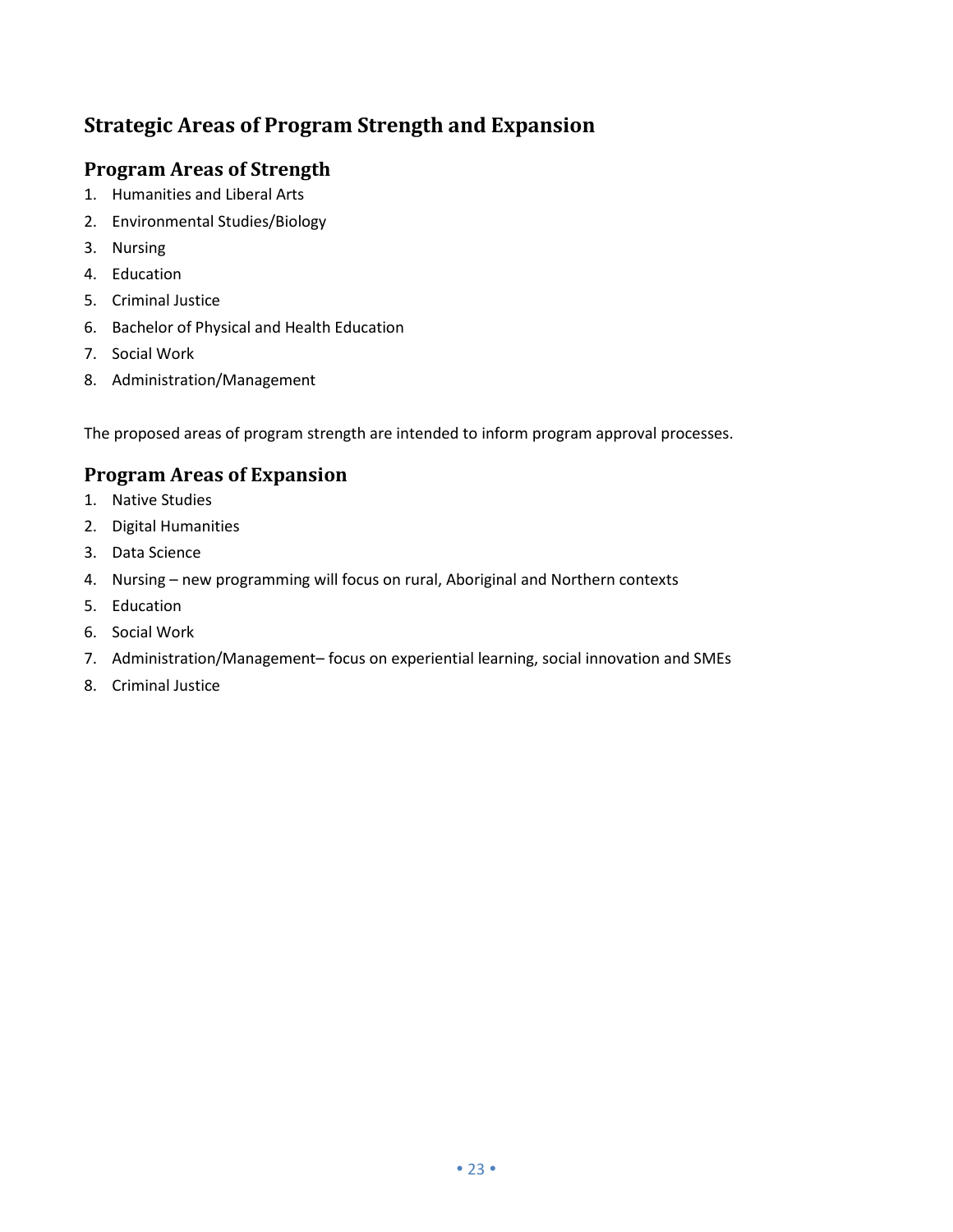### **Financial Sustainability**

*The Ministry and the University recognize that financial sustainability and accountability are critical to achieving*  institutional mandates and realizing Ontario's vision for the postsecondary education system. To this end, it is *agreed that:*

*It is the responsibility of the governing board and senior administrators of the University to identify, track, and address financial pressures and sustainability issues. At the same time, the Ministry has a financial stewardship role. The Ministry and the University agree to work collaboratively to achieve the common goal of financial sustainability and to ensure that Ontarians have access to a full range of affordable, high-quality postsecondary education options, now and in the future.*

*The University remains accountable to the Ministry with respect to effective and efficient use of provincial government resources and student resources covered by policy directives of the Ministry, or decisions impacting upon these, to maximize the value and impact of investments made in the postsecondary education system*.

| <b>System-wide Metrics</b>                | <b>2015-16 Actuals</b> |
|-------------------------------------------|------------------------|
| Net Income / (Loss) Ratio<br>$\bullet$    | $(2.31\%)$             |
| Net Operating Revenues Ratio<br>$\bullet$ | 4.34%                  |
| Primary Reserve Ratio<br>٠                | 15 days                |
| Interest Burden Ratio<br>$\bullet$        | 2.40%                  |
| Viability Ratio<br>٠                      | 0.09                   |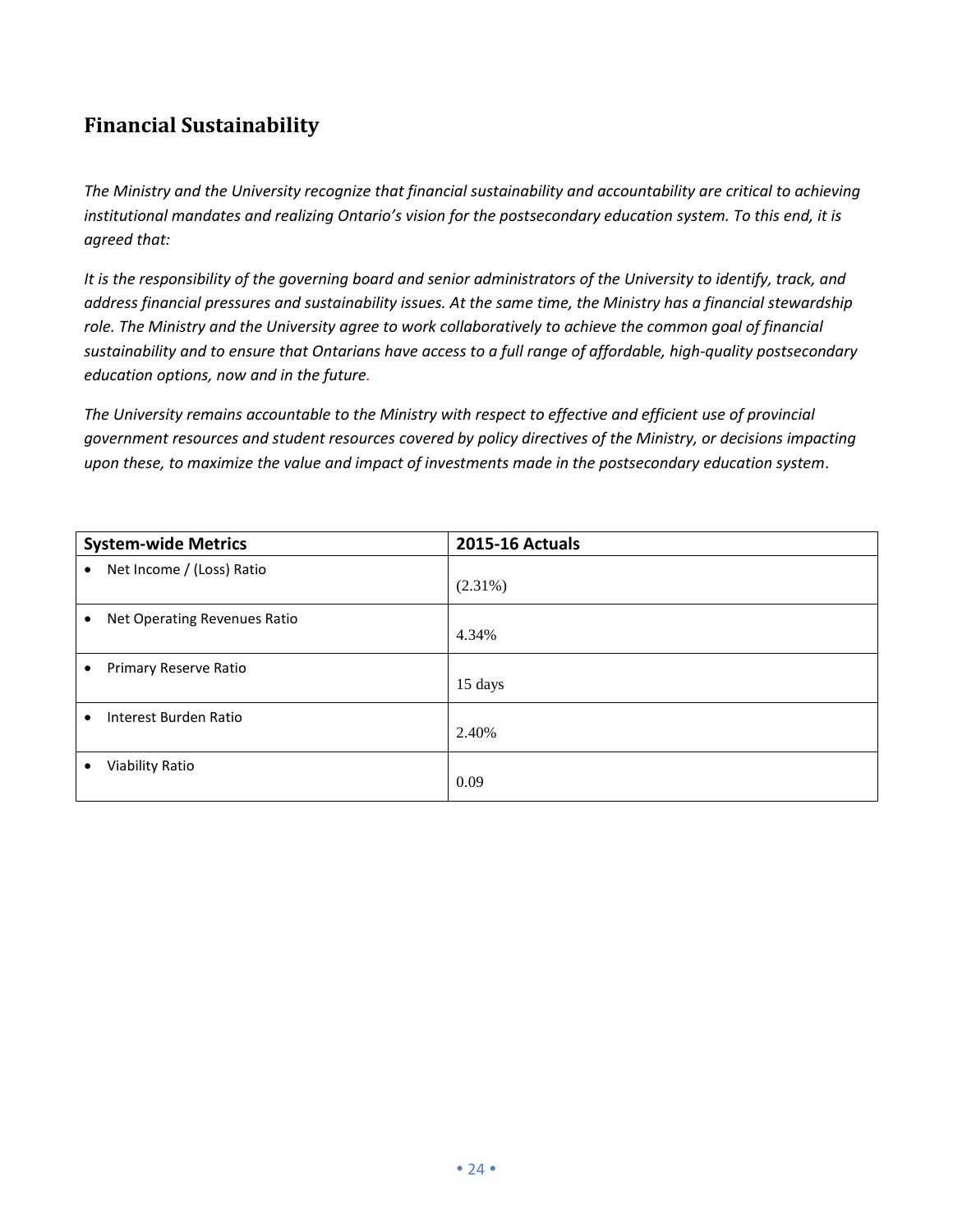# 7.0 Institutional Collaborations and Partnerships

Nipissing University is a leader in the development of partnerships. It is currently partnering with Canadore College for the delivery of collaborative programs in Nursing and Criminal Justice, and is sharing a campus, human resources and space. The sharing of a campus benefits both partners in terms of efficiencies and the reduced cost of some support services. Nipissing also partners with many colleges throughout the province for the delivery of degree-completion pathways, enabling college graduates of a three-year diploma to complete a Bachelor of Commerce in three consecutive semesters. Through the use of flexible teaching and learning strategies, students are able to complete the degree where they completed their college diploma. The School of Nursing has over 300 partners throughout the province for the RPN to BScN degree program as well as an experiential second-degree entry program in partnership with three leading academic health care centers in Toronto.

Recently, Nipissing developed a new pathway with the Toronto Film School. The pathway responds to North Bay's and the Near North region's growing film industry.

Nipissing University has over 50 partners throughout Ontario for its BEd program. Its Criminal Justice program partners with various police and correctional agencies throughout the province and does research for both the federal and provincial governments. Moreover, Nipissing partners with many Aboriginal communities.

Overall, the proportion of Nipissing students involved in either a collaborative/partnership program offering or transfer arrangement in 2013-2014 was between 30 per cent and 40 per cent of its student population. Nipissing University intends to continue to develop these collaborations and partnerships and to lead in the area of collaboration and partnership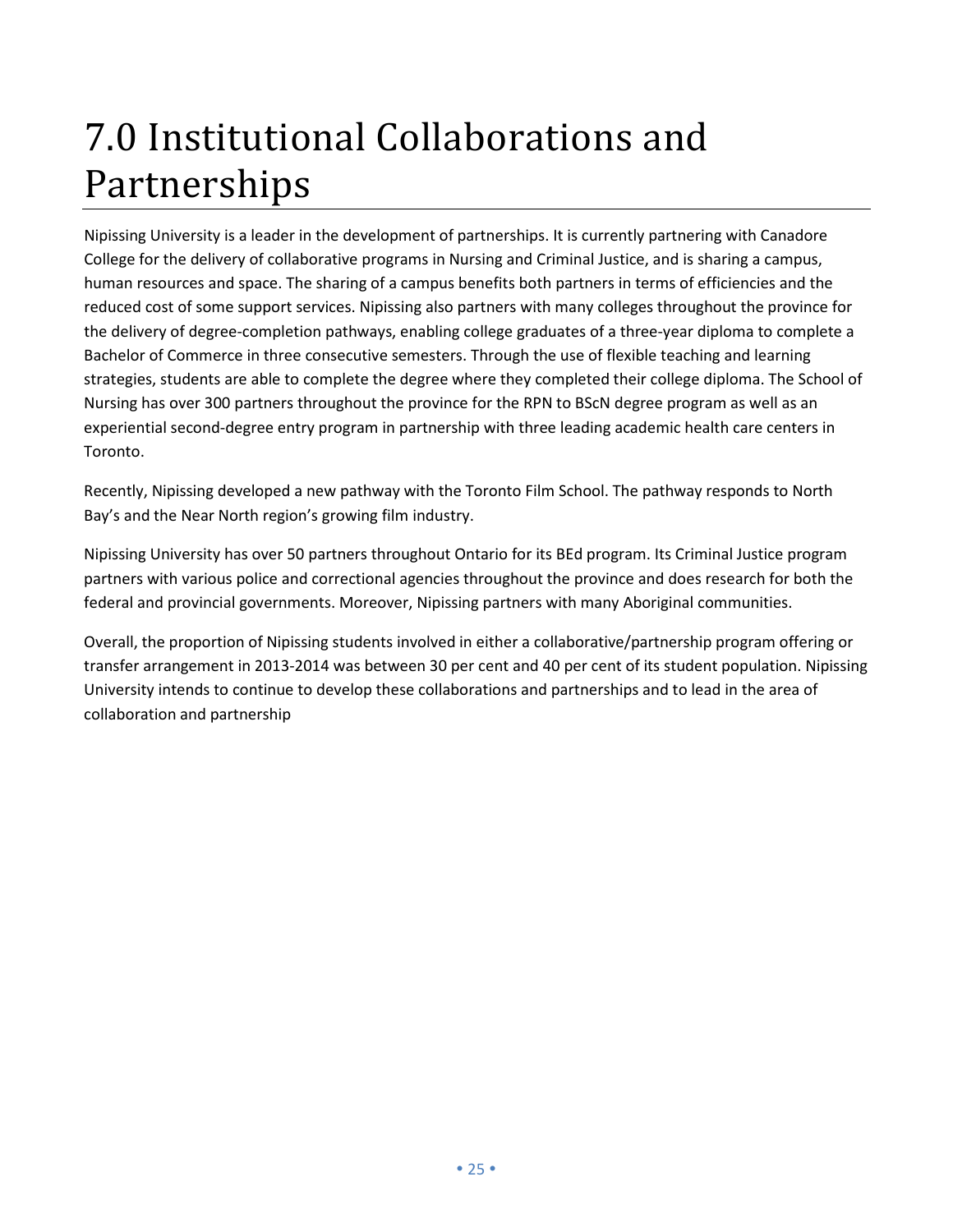# 8.0 Ministry/Government Commitments

- The SMA2 process has focused on implementing the first stages of the new funding model and demonstrating the ongoing commitment by all colleges and universities to student success. Future growth will only be funded through negotiated changes to an institution's funded enrolment corridor. Through the SMA2 cycle, the ministry will continue to work closely with institutions to ensure all dimensions of the funding model are implemented.
- In a memo to colleges and universities dated March 7, 2017, the ministry committed to using the SMA2 (2017-20) process as a transitional phase to commence the collaborative and joint development of performance metrics and targets, tied to funding, for SMA3 (2020-23). The ministry reiterates this commitment and reaffirms that metrics and targets included in SMA2 are not tied to funding at this time and are a beginning point for further discussions with the sector prior to their application in SMA3. Colleges and universities will have the opportunity to reset and realign metrics prior to the application of metrics in SMA3. The ministry will also engage other stakeholders as part of discussions on a broad metrics strategy.
	- o The ministry commits to establishing a joint working group with each of the sectors and to begin detailed discussions in fall 2017 on metrics/targets and to seek input on the performance measurement methodology for SMA3.
- Colleges, universities and the ministry all benefit from processes that are transparent and nonduplicative. The ministry commits to work with colleges and universities to continue to streamline processes and seek opportunities to further reduce red tape (in part through increased access to other tools), including reducing or eliminating duplicated reporting requirements.
- Through SMA2 discussions, the ministry has heard concerns about the challenges of delivering breadth in programming for Francophone and Francophile students, including the cost and funding of such delivery. Starting in fall 2017, the ministry commits to consulting institutions who have a formal mandate for bilingual and/or French-language delivery to review the delivery of French-Language programming and consider these concerns.
- In 2016, an extension of the existing tuition policy framework was announced to support a major reform in OSAP. The ministry will engage with both the college and university sectors around the next tuition policy framework, including examining the issue of tuition anomalies in certain professional programs as a result of past changes to tuition policy, and, for colleges, examining tuition levels relative to competitive college tuition frameworks in Canada.
- In recent years and during the SMA process, there has been an increased interest in the creation of a new polytechnic designation in the Ontario postsecondary education system. Starting in fall 2017, the ministry commits to undertake a review that examines whether improved benefits for students and employers are sufficient to make such a change. The ministry commits to working collaboratively with institutions across the sectors on this review.
- The ministry commits to continue to work collaboratively with universities to assess the anticipated need for additional graduate spaces related to programs that are currently under development.